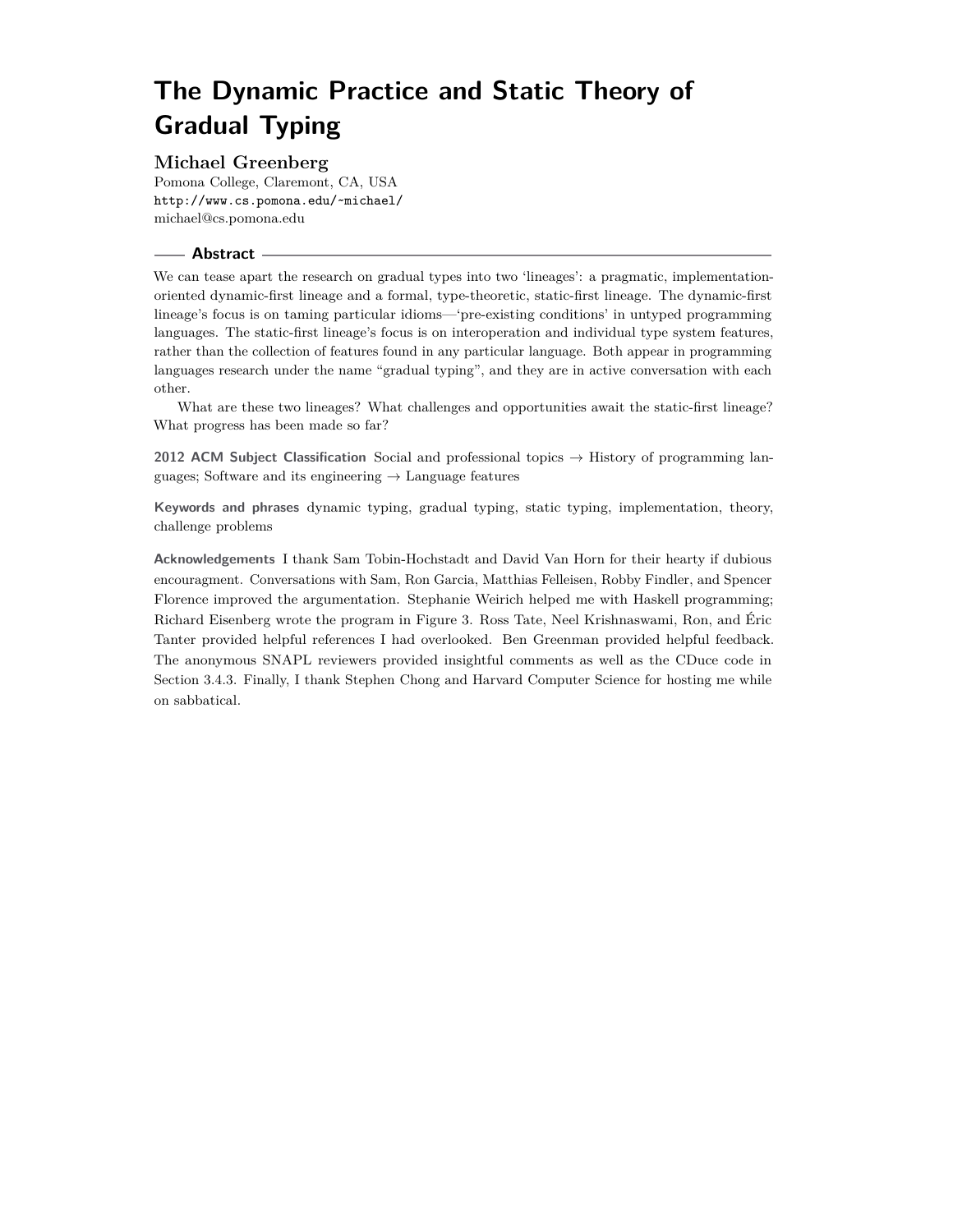# **1 A tale of two gradualities**

It was the best of types, it was the worst of types,

- it was the age of static guarantees, it was the age of blame,
- it was the epoch of implementations, it was the epoch of core calculi,
- it was the season of pragmatism, it was the season of principles.

—with apologies to Charles Dickens

In 2006, the idea of gradual typing emerged in two papers. Tobin-Hochstadt and Felleisen introduced the idea of mixing untyped and typed code such that "code in typed modules can't go wrong" using *contracts* [\[102,](#page-18-0) [34\]](#page-14-0); Siek and Taha showed how to relax the simply typed lambda calculus (plus some extensions) to allow for unspecified "dynamic" types to be resolved at runtime via *casts* [\[87\]](#page-17-0).[1](#page-1-0)

In these two papers, two parallel lines of research on gradual typing began with quite different approaches. Sam Tobin-Hochstadt summarized the distinction as 'type systems for existing untyped languages' [Tobin-Hochstadt and Felleisen] and 'sound interop btw typed and untyped code' [Siek and Taha] [\[101\]](#page-18-1). I draw slightly different lines, identifying one lineage as being "dynamic-first" and the other as "static-first". That is: one can think about taking a dynamic language and building a type system for it, or one can think about taking a statically typed language and relaxing it to allow for dynamism.

The differences at birth between these two approaches are still evident, and the latter approach has an opportunity for interesting new discoveries from proof-of-concept (and more serious) implementations.<sup>[2](#page-1-1)</sup>

Disclaimer: I have made an effort to be thorough but not comprehensive in my citations. Readers looking for a comprehensive survey will enjoy Sam Tobin-Hochstadt's "Gradual Typing Bibliography" [\[117\]](#page-19-0). Even so, I make general claims about trends in gradual types. I try to mention the inevitable exceptions to my generalizations, but I may have missed some.

# **1.1 The dynamic-first approach**

Tobin-Hochstadt and Felleisen use a 'macro' approach, where the unit of interoperation is the module. They are directly inspired by Racket's module system. They see the dynamic language as being somehow primary, with a static layer above:

First, a program is a sequence of modules in a safe, but dynamically typed programming language. The second assumption is that we have an explicitly, statically typed programming language that is [a] variant of the dynamically typed language. Specifically, the two languages share run-time values and differ only in that one has a type system and the other doesn't. [\[102\]](#page-18-0)

<span id="page-1-0"></span><sup>&</sup>lt;sup>1</sup> Flanagan showed how to use a similar cast framework to relax a fancy subset type system to a series of dynamic checks [\[36\]](#page-15-0). Dynamic checking is necessary in Flanagan's *hybrid typing*, because not every refinement is easy to send to an SMT solver. While the approach is different, the spirit is similar: there must have been something in the water.

<span id="page-1-1"></span><sup>&</sup>lt;sup>2</sup> There are three other distinctions one could make. First, the macro/micro distinction from Takikawa et al. and Greenman et al. [\[98,](#page-18-2) [49\]](#page-15-1); second, the latent/manifest distinction [\[45,](#page-15-2) [46\]](#page-15-3); and third, the distinction between languages with static semantics that influence runtime behavior (e.g., type classes) and those languages where types can be erased. These distinctions are important but less salient for my analysis.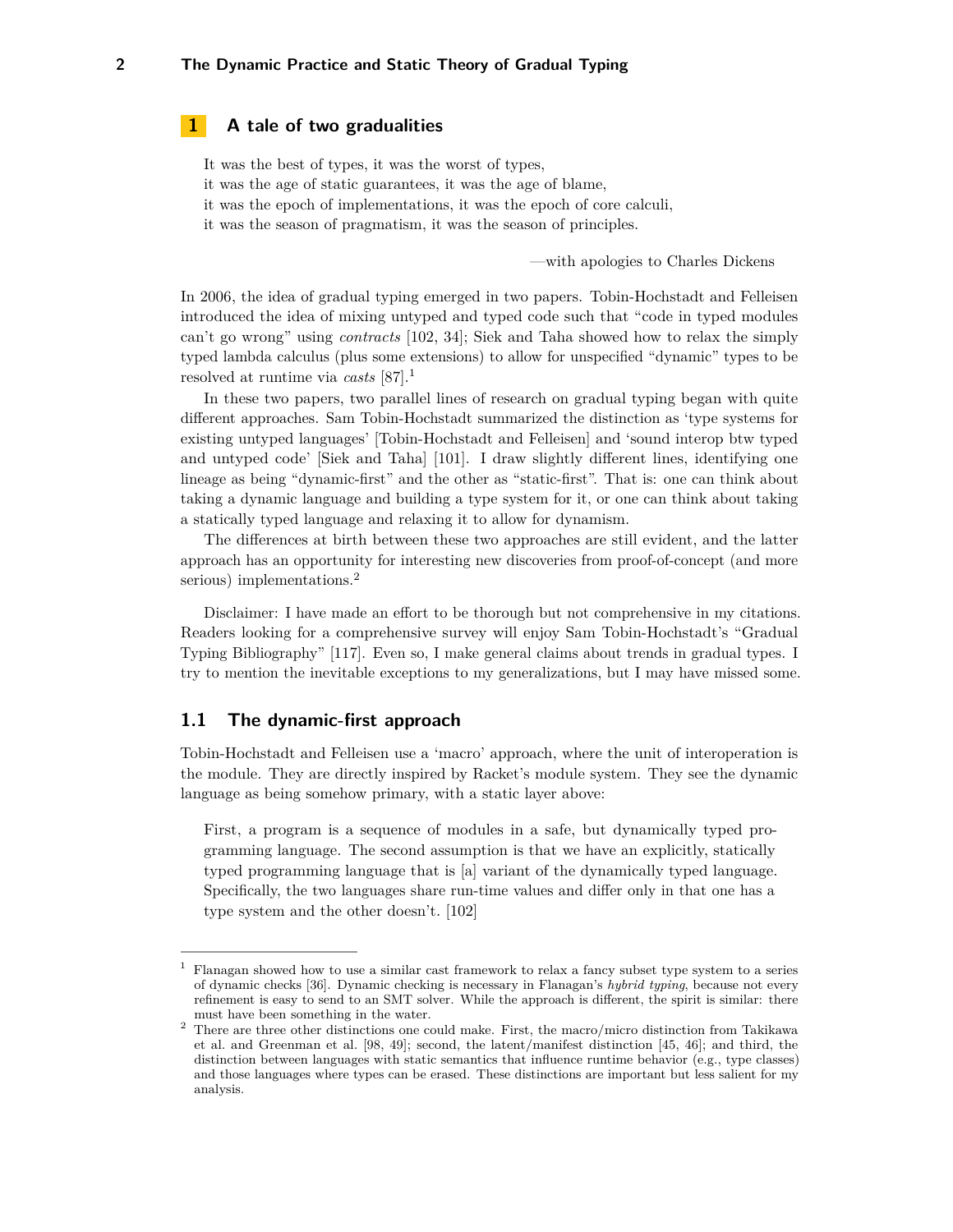Their paper takes an "expanded core calculus" approach, defining an extension of the lambda calculus with a notion of module (untyped, contracted, or typed).

Dynamic-first gradual typing is about accommodating particular programming idioms in programs that allow legacy untyped code to interoperate with the newly typed fragment. Typed Racket is a canonical example, though TypeScript's various dialects, Dart, DRuby/Rubydust/rtc, Clojure's specs, Gradualtalk, and Reticulated Python are all comparable efforts in the research community [\[103,](#page-18-3) [39,](#page-15-4) [8,](#page-13-0) [81,](#page-17-1) [80,](#page-17-2) [5,](#page-13-1) [112\]](#page-19-1). These languages all share an approach going back chiefly to the 1990s but also earlier: we have a dynamic language in hand and we'd like the putative benefits of static typing (for, e.g., maintenance [\[59\]](#page-16-0), documentation [\[64\]](#page-16-1), performance) [\[20,](#page-14-1) [100,](#page-18-4) [17,](#page-14-2) [21,](#page-14-3) [50\]](#page-15-5).

Dynamic idioms vary widely [\[82,](#page-17-3) [4\]](#page-13-2), but a common theme is untypability in conventional systems. Accordingly, the type systems used in the dynamic-first approach tend to the unfamiliar, with features designed to capture particular language idioms: occurrence typing [\[103,](#page-18-3) [104,](#page-18-5) [56\]](#page-15-6), 'like' types [\[119\]](#page-19-2), severe relaxations of runtime checking disciplines to avoid disrupting reference equality [\[112,](#page-19-1) [113\]](#page-19-3), and ad hoc rules for inferring particular types (e.g., telling the difference between a tuple and an array in TypeScript or Flow).

# **1.2 The static-first approach**

Siek and Taha take a 'micro' approach, where the unit of interoperation is the expression [\[87\]](#page-17-0). They are inspired by Thatte's quasi-static typing and Oliart's algorithmic treatment thereof [\[100,](#page-18-4) [73\]](#page-16-2). While they imagine migrating programs from dynamic to static—would one ever want to go the other way?—they implicitly see the type system as primary, and gradual types as a relaxation. In their contributions:

We present a formal type system that supports gradual typing for functional languages, providing the flexibility of dynamically typed languages when type annotations are omitted by the programmer and providing the benefits of static checking when function parameters are annotated.

Siek and Taha's paper does not, however, identify any particular dynamic idioms they want to write but that their static type discipline disallows. Such an example might serve as motivation for wanting to relax the type system, either to accommodate existing dynamic code that uses hard-to-type idioms (e.g., as in Takikawa et al. [\[99\]](#page-18-6)) or to write new code that goes beyond their system (e.g., as in Tobin-Hochstadt and Findler [\[106\]](#page-18-7)). To be sure, adding the dynamic type does add a new behavior—nontermination [\[1\]](#page-13-3). Siek and Taha don't explicitly observe as much beyond mentioning that the untyped lambda calculus embeds in their system. The code of their two lambda calculus interpreters is identical (their Figure 1; reproduced in our Figure [1\)](#page-3-0); only the type annotations change.

According to Siek et al.'s refined definition [\[90\]](#page-17-4), gradual typing "provides seamless interoperability, and enables the convenient evolution of code between the two disciplines"; it is critical to their conception of gradual typing that it "relates the behavior of programs that differ only with respect to their type annotations". Lacking particular dynamic idioms to accommodate, the examples in static-first papers tend to be toy snippets mixing static and dynamic code to highlight this interoperation, even when pointing out the oversight (e.g., Section 6 from Garcia and Cimini [\[41\]](#page-15-7)).

Work in the 'static-first' lineage cites interoperation as a motivation, not only in Siek and Taha's seminal paper [\[87\]](#page-17-0) but especially in Wadler and Findler [\[114\]](#page-19-4). Later papers take interesting type feature  $X$  and show how to relax the typing rules, resolving static imprecision with dynamic checks. *X* ranges widely: objects [\[88\]](#page-17-5), polymorphism [\[2,](#page-13-4) [3,](#page-13-5) [108\]](#page-19-5), typestate [\[118\]](#page-19-6),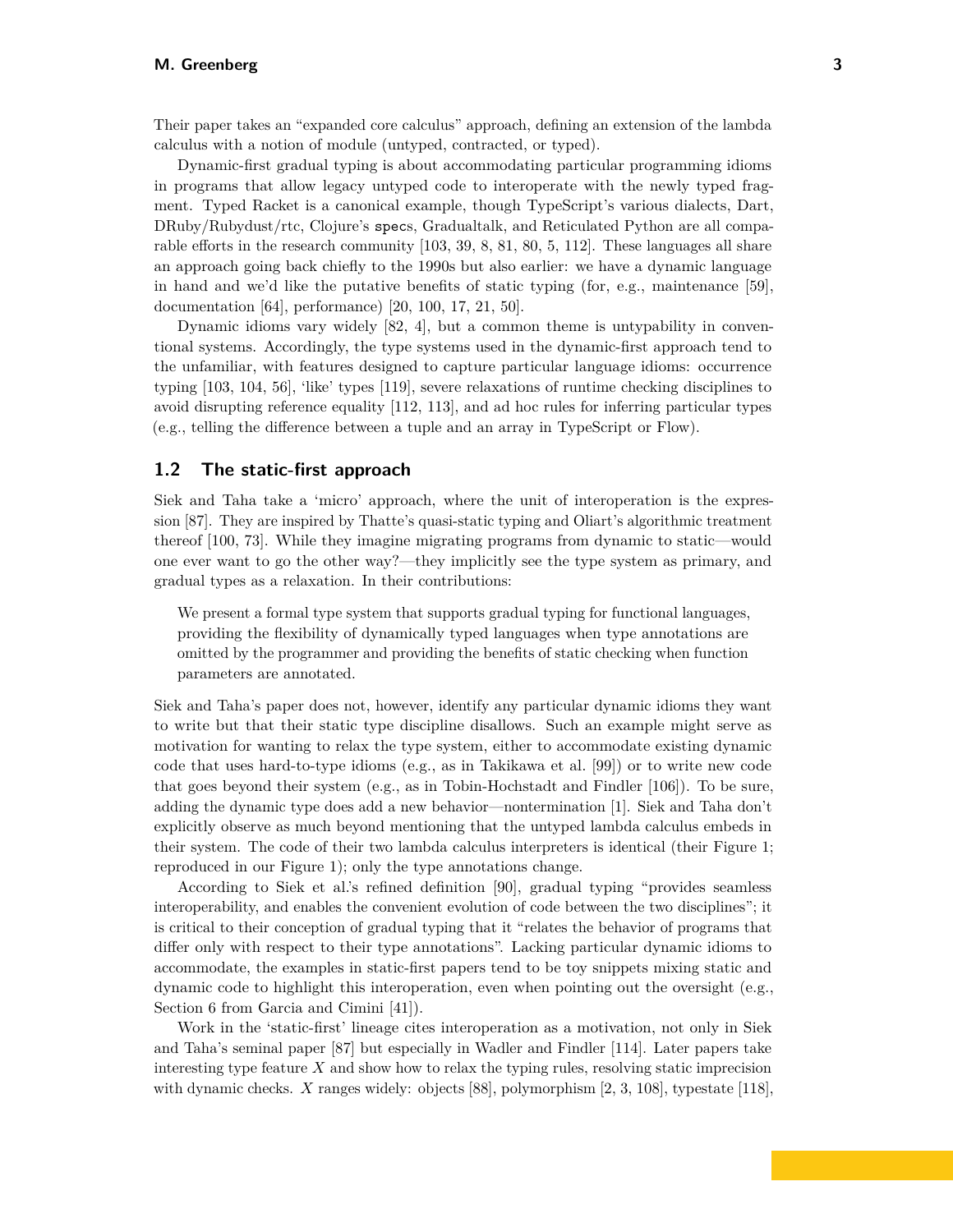```
(define interp
  (\lambda (env e)
    (case e
       [(Var, x) (cdr (assq x env))][(Int ,n) n]
        [(App f, arg) (apply (interp env f) (interp env arg))][(Lam ,x ,e) (list x e env)]
[(Succ ,e) (succ (interp env e))])))
(define apply
   (\lambda \text{ (f arg)})(\text{case f})[(,x ,body ,env)
         (interp (cons (cons \times arg) env) body)][,other (error "in application, expected a closure")])))
                                                                                              (type expr (datatype (Var ,symbol)
                                                                                                                         (int \text{ int})(App ,expr ,expr)
                                                                                                                         (Lam ,symbol ,expr)
                                                                                                                         (Succ .expr))(type envty (listof (pair symbol \hat{i})))
                                                                                              (define interp
                                                                                                (\lambda ((env : env) (e : expr))(case e
                                                                                                      (Cx - x) (cdr (assq x env))]
                                                                                                      [(Int ,n) n]
[(App ,f ,arg) (apply (interp env f) (interp env arg))]
[(Lam ,x ,e) (list x e env)]
                                                                                                      [(Succ ,e) (succ (interp env e))])))
                                                                                              (define apply
                                                                                                (\lambda (f arg)
                                                                                                   (case f
                                                                                                     [(,x ,body ,env)
                                                                                                       (interp (cons (cons \times arg) env) body)][,other (error "in application, expected a closure")])))
```
**Figure 1** The lambda calculus interpreter from Siek and Taha (Figure 1 [\[87\]](#page-17-0))

information flow control [\[29,](#page-14-4) [33,](#page-14-5) [107\]](#page-18-8), ownership types [\[85\]](#page-17-6), effects [\[9\]](#page-13-6), session types [\[55\]](#page-15-8), the Gradual term of the Gradual typics,  $\frac{1}{2}$ ,  $\frac{1}{2}$ ,  $\frac{1}{2}$ ,  $\frac{1}{2}$ ,  $\frac{1}{2}$ ,  $\frac{1}{2}$ ,  $\frac{1}{2}$ ,  $\frac{1}{2}$ ,  $\frac{1}{2}$ ,  $\frac{1}{2}$ ,  $\frac{1}{2}$ ,  $\frac{1}{2}$ ,  $\frac{1}{2}$ ,  $\frac{1}{2}$ ,  $\frac{1}{2}$ ,  $\frac{1}{2}$ ,  $\frac{1$ clark, and Tanter's "Abstracting Gradual Typing" (AGT) [\[42\]](#page-15-9). In AGT, one 'abstracts' a gradual type system starting from a syntax-directed, fully static type system that enjoys a preservation-based proof of type safety. Matteo Cimini and Jeremy Siek built the Gradualizer, a tool for automatically turning a variety of type systems gradual  $[27]$ . AGT is a human methodology, but has been shown to apply to a broad swath of systems [\[9,](#page-13-6) [61,](#page-16-3) [107,](#page-18-8) [108\]](#page-19-5). The Gradualizer is automatic, but is substantially less general than the principles in AGT.

The type gratems in the stat The cype systems in the static line line the conventional types literature... unsurprising, in light of AGT! The resulting theories are typically conservative extensions of their original system, where statically typed programs remain acceptable—satisfying the static gradual guarantee (removing type information retains  $\frac{1}{2}$  computed  $\frac{1}{2}$  and  $\frac{1}{2}$  and  $\frac{1}{2}$  are  $\frac{1}{2}$  and  $\frac{1}{2}$  are  $\frac{1}{2}$  and  $\frac{1}{2}$  are  $\frac{1}{2}$  and  $\frac{1}{2}$  are  $\frac{1}{2}$  and  $\frac{1}{2}$  are  $\frac{1}{2}$  and  $\frac{1}{2}$  are  $\frac{1}{2}$  and  $\frac{1}{$ information retains successful runs of the  $\,$ systems implementing hyperproperties [\[107,](#page-18-8) [108\]](#page-19-5). The proofs of the lemmas and theorems in this paper were writ- $_{\text{tond}}$  to look much more The type systems in the static-first lineage tend to look much more like those found in  $\frac{1}{2}$  dynamically type and  $\frac{1}{2}$  are by default assigned the type  $\frac{1}{2}$  and  $\frac{1}{2}$  are building type  $\frac{1}{2}$  and  $\frac{1}{2}$  are building type  $\frac{1}{2}$  and  $\frac{1}{2}$  and  $\frac{1}{2}$  and  $\frac{1}{2}$  and  $\frac{1}{2$ information retains successful runs of the program), though notably not for several type  $\mathbf{S}$ . inconsistencies in the known parts of types. For example, the pro-

#### **2 Dynamic trouble in static paradise**  $\mathbf{G}$  : number (succession)  $\mathbf{G}$  ; regularized by  $\mathbf{G}$

It is easy to design a type system, and some theoretical property. However, the true proof of a type system is a pragmatic  $\alpha$  and  $\alpha$  intervention. programming language. Otherwise it is difficult to demonstrate that the type system  $\frac{1}{2}$ accommodates the kind of programming style that people find natural and that it serves its intended purpose. It is easy to design a type system, and it is reasonably straightforward to validate evaluation. To this end, it is imperative to integrate the novel ideas with an existing

To evaluate occurrence typing rigorously, we have implemented Typed Scheme.

—Tobin-Hochstadt and Felleisen [\[103\]](#page-18-3)

# **2.1 A distinction without a difference?**

Does it matter whether one starts from dynamic typing and works up to static typing or starts with static typing and relaxes to allow dynamic typing [\[53\]](#page-15-10)? Only the dynamic-first lineage addresses particular examples and the particular difficulties they introduce into the resulting systems.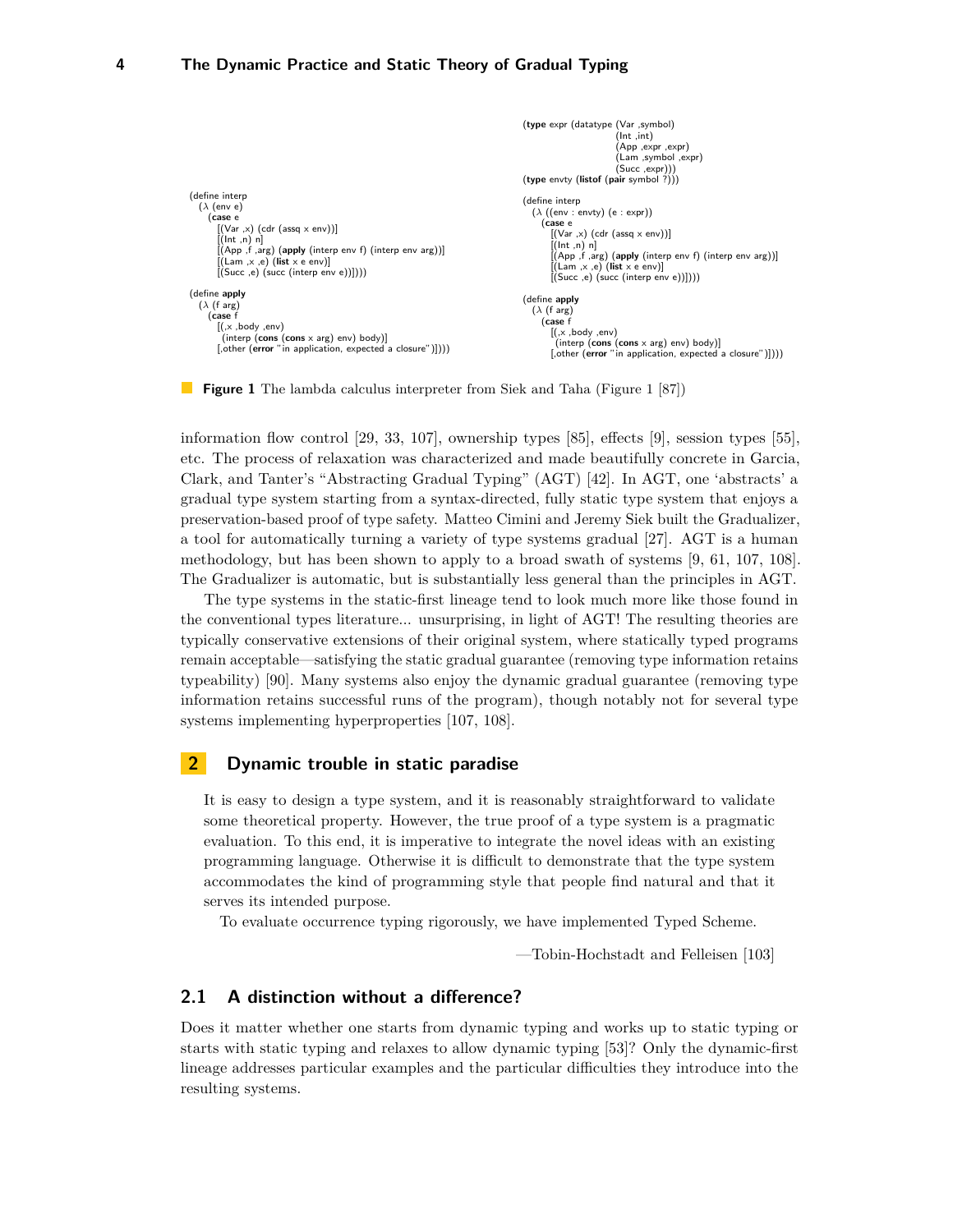```
1 ( define (flatten x)
2 ( cond
3 [(null? x) '()]
4 [( cons ? x ) ( append ( flatten ( car x )) ( flatten ( cdr x )))]
5 [ else ( list x )]))
  > ( flatten '(1 (2 3) (((4) (5)) (6 7 8 (9))))) ; example
  '(1 2 3 4 5 6 7 8 9)
```
**Figure 2** The flatten function in Scheme/Racket

Dynamic-first gradual typing is motivated by particular, existing legacy code in particular, existing languages. Whatever theory dynamic-first systems come up with must be accommodated to the host language's pre-existing conditions.

[D]ynamic language programmers often employ programming idioms that impede precise yet sound static analysis. For example, programmers often give variables flow-sensitive types that differ along different paths, or add or remove methods from classes at run-time using dynamic features such as reflection and eval. [\[8\]](#page-13-0)

Static-first gradual typing typically lacks such concrete examples as motivation, studying interoperation more abstractly. Static-first gradual typing often studies type system *features* without any attempt to accommodate the idiosyncrasies of any particular implementation of those features. (There are, of course, laudable exceptions [\[85,](#page-17-6) [6\]](#page-13-7).)

The distinction becomes clear when we see what is actually implemented: the overwhelming majority of the existing implementations of gradual typing start with a dynamic language and grow an appropriate type system for it [\[103,](#page-18-3) [39,](#page-15-4) [8,](#page-13-0) [81,](#page-17-1) [80,](#page-17-2) [5,](#page-13-1) [112\]](#page-19-1). There are several notable exceptions: Nom and Grift are direct implementations of the static-first theory of gradual typing for new static languages [\[68,](#page-16-4) [60\]](#page-16-5); Thorn invents its own theory of 'like' types  $[13]$ ;  $C\#$  is a statically typed language which grew a dynamic runtime unrelated to the theory of gradual types [\[65\]](#page-16-6).

It is surprising that the theory takes a static-first approach, but the practice takes a dynamic-first one. It would seem that nobody has tried to apply the static-first theory to a pre-existing statically typed language. A set of concrete, desirable idioms from dynamic typing would allow the dynamic-first and static-first lineages to address the same challenges and benefit more from each other's insights. I offer one such challenge in detail, followed by some higher level challenges (Section [3\)](#page-5-0).

# **2.2 A dynamic idiom: flatten**

A canonical example of a dynamic programming idiom is the flatten function (Figure [2\)](#page-4-0). The flatten function takes arbitrarily nested lists (formed by cons cells) and produces a single flat list containing all of the elements in a left-to-right traversal. Thinking of such nested lists as trees, flatten computes the fringe of the tree. The flatten function works because there are predicates null? and cons? of conceptual type ?  $\rightarrow$  bool. While it is a perfectly safe function—nothing in it can go wrong at runtime—it is hard to assign a type to flatten, since the type of uniformly constructed, heterogeneous lists cannot be written down in simple type languages. Like in Tobin-Hochstadt and Findler's "gradual typing poem" [\[106\]](#page-18-7),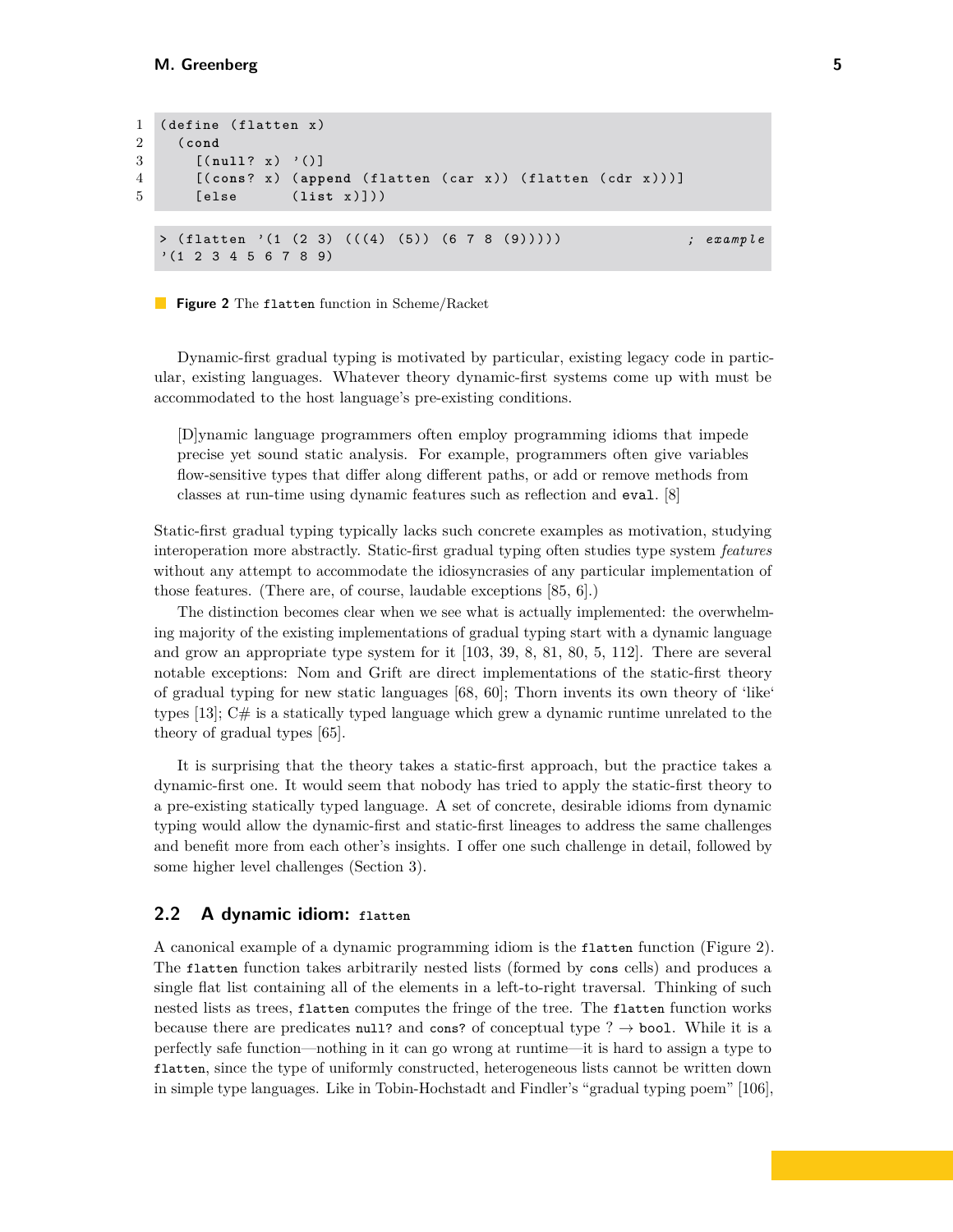we assign the dynamic type to patch over a programming idiom that our type system cannot account for (there, cyclic data structures; here, heterogeneity and arbitrary nesting).

# **2.2.1 flatten in dynamic-first gradual typing**

Occurrence typing captures the reasoning in flatten perfectly, allowing Typed Racket to infer the type of flatten without any annotations.<sup>[3](#page-5-1)</sup>

Occurrence typing is not a standard type system feature. It is not even a particularly desirable one according to the tastes of the static typing community, as evidenced by its lack of adoption there. Folks who like static types seem to prefer dependent pattern matching for flow-sensitive reasoning. Occurrence typing is used in Typed Racket because it suffices to characterize many of the idioms used: it "accommodates ... modes of reasoning ... programmers use"—Typed Racket was designed "to support Scheme idioms and programming styles" [\[103\]](#page-18-3). To put it in terms of Ron Garcia's 2018 ICFP keynote, Typed Racket is an exercise in "type system anthropology", finding the folk type system that corresponds to Racket programmers' mental models [\[40\]](#page-15-11).

# **2.2.2 flatten in static-first gradual typing**

How might one write flatten in the static-first lineage? First, let us be clear that statically typed languages can already more or less accommodate the flatten function! Zhe Yang implemented it in SML two ways: once with functors, and once with embeddings to and projections from a universal-datatype [\[121\]](#page-19-7); the embedding/projection model is not too hard to use but is not the most efficient  $[10, 11]$  $[10, 11]$  $[10, 11]$ . One can implement flatten in Haskell using recent reflection support (see Figure [3\)](#page-10-0). CDuce can express this function directly (see Figure [4\)](#page-11-0).

Static languages accommodate flatten with either significant runtime cost or fancy type systems. Work in the static-first lineage of gradual typing has only recently devised systems that can accommodate this simple function. Most static-first gradual type systems don't offer type tests, though there are noteworthy exceptions [\[62,](#page-16-7) [63,](#page-16-8) [16\]](#page-13-11). Siek and Tobin-Hochstadt's true union types [\[89\]](#page-17-7) can handle the definition at the same moral type of ?  $\rightarrow$  list ? (in their notation,  $\star \rightarrow \mu X$ .unit  $\cup \star \times X$ ). Recent work by Castagna, Lanvin, and others might be able to accommodate the idiom, as well [\[24,](#page-14-7) [25\]](#page-14-8).

# <span id="page-5-0"></span>**3 An opportunity**

We ought to (a) identify the particular new programs gradual typing allows us to write or interoperate with and (b) verify that we can implement gradual type systems accommodating these new programs. Enumerating concrete examples and implementing the theory will stress-test our understanding, leading to refinements and improvements in both theory and practice.

Since there are multiple motivations for wanting gradual typing, I've broken the challenges up into sections by motivation: added expressiveness (Section [3.1\)](#page-6-0), interoperation (Section [3.2\)](#page-7-0), and types themselves (Section [3.3\)](#page-8-0). I conclude by addressing possible objections (Section [3.4\)](#page-9-0).

<span id="page-5-1"></span><sup>&</sup>lt;sup>3</sup> Typed Racket assigns the type (-> Any (Listof Any)). Unfortunately, Typed Racket cannot express the negation lurking in the codomain under the Listof, where one might want to write  $(\rightarrow$  Any (Listof  $(-$  Any (Listof Any))).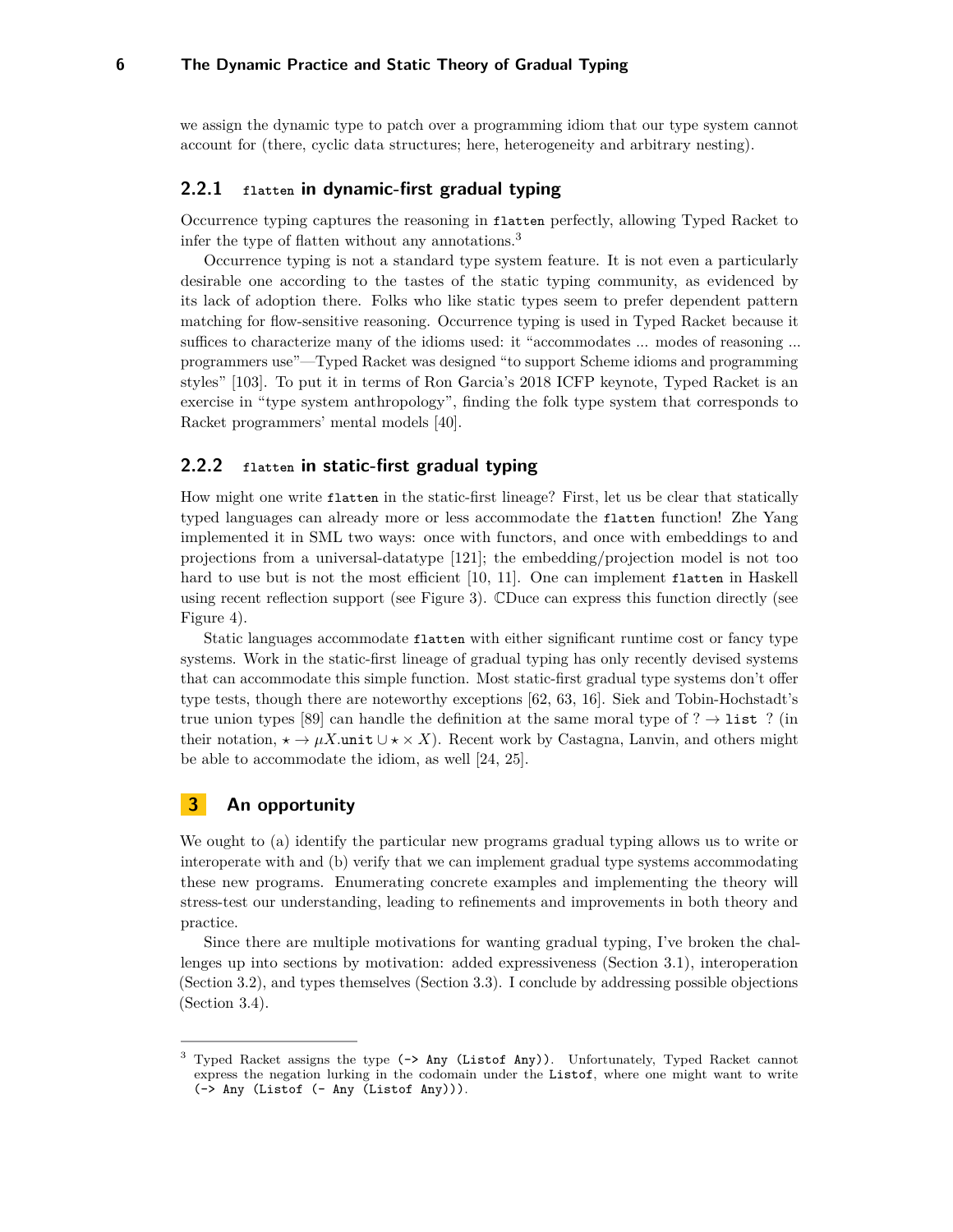# <span id="page-6-0"></span>**3.1 Gradual typing for expressiveness**

For any interesting programming language, there will always be some programs that [the] user must rewrite to accommodate a static type checker.

—Mike Fagan's *Fundamental Theorem of Static Typing* [\[32\]](#page-14-9)

If one studies gradual typing in order to be able to write new kinds of programs, I offer three examples of dynamic idioms that might serve as motivating examples: heterogeneous structures, semi-structured data, and an object annotation strategy drawn from the 'middleware' approach to webservers.

# **3.1.1 Heterogeneous structures**

It is very common to program with uniformly constructed, heterogeneous data structures in dynamic programming languages: the lists in flatten nest arbitrarily and hold arbitrary values (heterogeneity) but are constructed using only '() and cons (uniformity). While flatten is a "toy" function, it manipulates the heterogeneous lists with a non-trivial use of type predicates in a way that is simultaneously realistic but also challenging to existing static-first type theories. Fagan's PhD thesis is rich in such examples [\[32\]](#page-14-9).

Not only do static type systems limit the kinds of values that get put into data structures, they often limit the shapes of those data structures themselves. It is not a trivial exercise to construct a non-statically known, immutable, circular list in OCaml. Programming in a static language, I might want to temporarily "cheat" and view my structured data a little less formally than the type system would ordinarily allow. For example, one might temporarily allow mutation to make a list circular before 'freezing' it as an immutable one [\[106\]](#page-18-7). How can such shenanigans be safely accommodated in languages that want types to mean things? What does heterogeneity mean for more complicated structures like tree-based sets and maps that, e.g., compare values to maintain invariants?

# **3.1.2 Semi-structured data, like JSON, YAML, and XML**

A great deal of information is stored and exchanged in semi-structured formats like JSON, YAML, and XML. Even when these formats don't take advantage of recursion, they represent heterogeneous data that isn't easily accommodated by type systems. Much of XML can be handled with some moderately fancy type system features—unions and recursive types  $[12]$  but a proper account of names has proven elusive, in part due to the challenging type system features necessary (e.g., row types and first-class names). While Typed Racket is good at working with heterogeneous structures, it accommodates semi-structured data less well. Can gradual typing help us work with these common structures? Might we be able to gradualize recent advances in reasoning about rows [\[67\]](#page-16-9)? Might we offer a gradual treatment of the row-based metaprogramming of Ur/Web [\[26\]](#page-14-10)?

# **3.1.3 Attaching information to HTTP request and response objects**

So-called "middleware" in web servers is typically implemented as a quasi-continuation-passing function  $\text{mw}$  : Req  $\times$  Resp  $\times$  (unit  $\rightarrow \alpha$ )  $\rightarrow \alpha$ , where Req and Resp are (mutable) HTTP request and response objects and the third argument is a (thunked) continuation. Middleware can be used for many tasks: application transformers which, e.g., compress outgoing data with gzip, but also session management and authentication regimes for tracking which user a request belongs to. Such authentication middleware might look up user information and then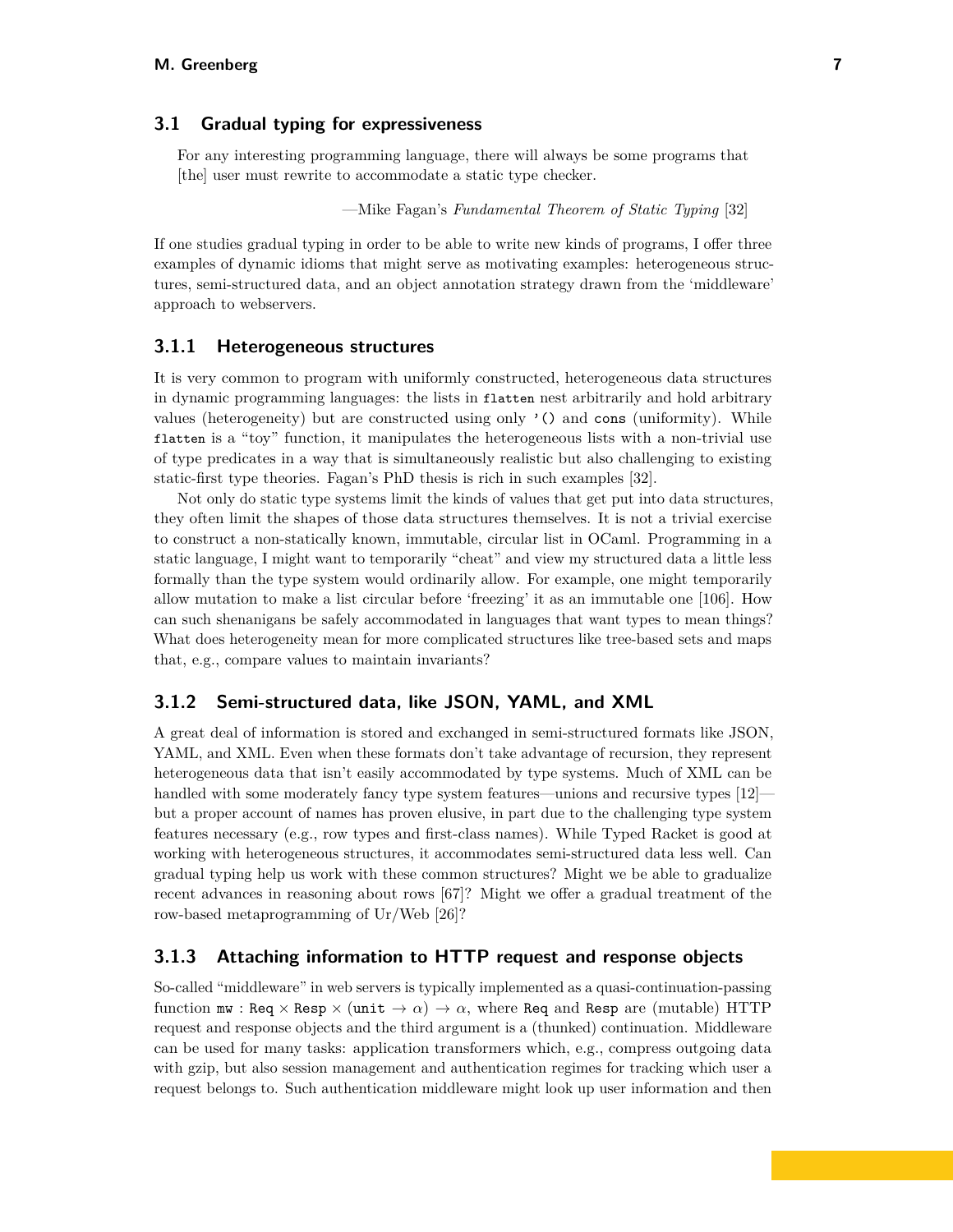*attach* that user information to the request object, making it available for other portions of the web application that rely on such user information being present.

Authentication middleware amounts to a form of strong update, where a record—the HTTP request object—gets a new field, or its field changes type. Sound gradual systems can support strong update [\[91\]](#page-17-8); can we extend and implement these systems to write *mostly* typed web-servers that can accommodate this "attachment" idiom?

# <span id="page-7-0"></span>**3.2 Gradual typing for interoperation**

If one studies gradual typing in order to interoperate programs from different idioms, what better way to show it than by implementing an interoperation library for, say, OCaml and Python or Haskell and Julia or Scala and Clojure?

There are several challenges left unaddressed by theoretical treatments of interoperation. High level concerns include design issues surrounding numerics, annotations, type-driven features, and how data structures (and their invariants) can be ported from one language to another. There are also critical lower level concerns, like garbage collection, linking, and debugging.

# **3.2.1 Numerics**

Dynamic languages typically have a "numeric tower" with rules for when values move from more precise types (e.g., unbounded bignum integers or precise rationals) to less precise ones (e.g., fixed or floating point numbers). Statically typed languages typically require explicit coercions (e.g., fromIntegral and other conversions in Haskell's numeric type classes) and sometimes have separate operations for each numeric type (e.g.,  $+$  and  $+$ . in OCaml).

For static languages to interoperate with dynamic ones, the promotion rules will leak. A statically polymorphic function run in the dynamic side could result in a promotion, which might violate parametricity. These thorny questions have been studied for Racket's complicated numeric tower already [\[93\]](#page-18-9); what should happen in other settings?

# **3.2.2 Data structures, interfaces vs. translations, and guarantees**

Tobin-Hochstadt and Felleisen assume that "the two languages share run-time values and differ only in that one has a type system and the other doesn't" [\[102\]](#page-18-0). This will not generally hold. The representation of Racket and OCaml strings are different, but so are their interfaces: string constants in Racket are immutable, $4$  while OCaml's are mutable.

When we move a value from language A to language B, we may want to send it over as an object with an interface—allowing B to use the object with A's semantics—or to translate it to one of many possible targets in B. Such translations will come with a computational cost—typically linear but sometimes worse!—but allow several benefits: it may be more efficient to avoid the  $A/B$  language barrier, B may have more efficient representations in general, and B may provide guarantees that A does not. Can gradual typing theory or implementations help us think about these questions? There has been some related work for contracts and data structures [\[35\]](#page-14-11); how might it port over?

<span id="page-7-1"></span> $4$  Though Racket documentation indicates that not all strings are immutable [\[77\]](#page-17-9).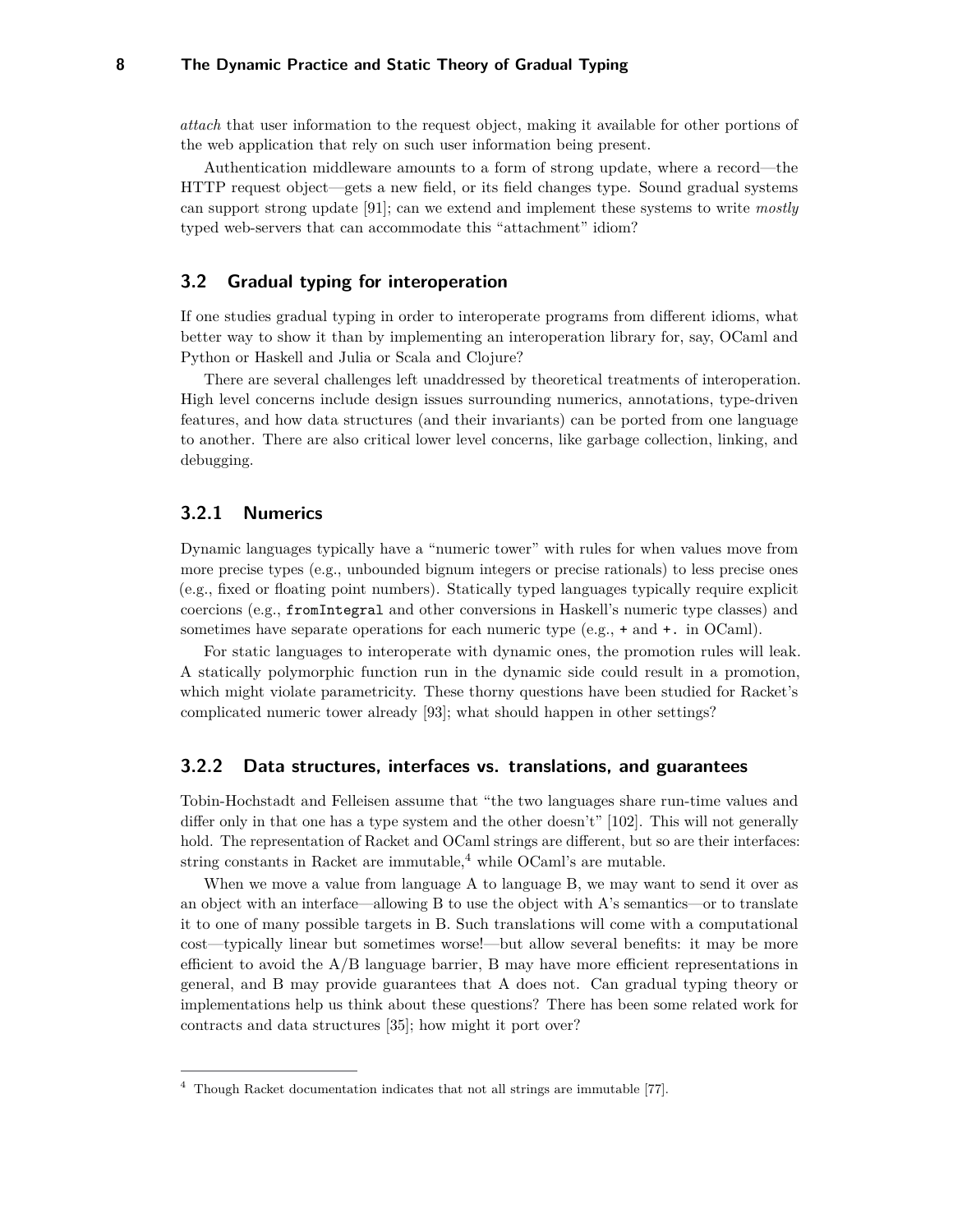# **3.2.3 Type-driven features**

Muehlboeck and Tate have shown that a variety of type-based features in  $C#$  lead to violations of the dynamic gradual guarantee [\[68\]](#page-16-4). The core issue is that the runtime semantics of some features depend on the decisions made during static typing. Haskell's type classes are another example of this phenomenon: it is determined statically how to resolve each call of a constrained function, which determines, e.g., which monad to use. How might Haskell mix with dynamic code that performs IO or other effects? How might dynamic values in Haskell enjoy the Ord instances necessary to build, e.g., heterogeneous sets?

# **3.2.4 Minimizing annotation overhead**

Static-first gradual typing typically studies elaborated core calculi—many papers do not describe the surface language that generates the runtime checks. How can we minimize the annotation overhead in the source language? What check insertion strategies are appropriate? Swamy et al. give a theoretical starting point for thinking about coercions more generally [\[96\]](#page-18-10), subsuming Henglein's seminal work [\[50\]](#page-15-5) but not offering an algorithm.. Allende et al. offer a concrete analysis of the issue and a novel, hybrid cast insertion strategy in an object-oriented setting [\[7\]](#page-13-13). Greenman and Felleisen consider "a spectrum of type soundness" for cast insertion but not alternative sound strategies [\[47\]](#page-15-12); What tool support do we need—inference [\[86\]](#page-17-10)? Something more exploratory, along the lines of Campora et al. [\[18,](#page-14-12) [19\]](#page-14-13)? More tools for eliminating checks [\[71\]](#page-16-10)?

The idea of minimizing annotation overhead is implicit in gradual versions of fancy type systems, where the "dynamic" side is a typical static type system and the "static" side is a fancier type system (e.g., information flow  $[29, 33, 107]$  $[29, 33, 107]$  $[29, 33, 107]$  $[29, 33, 107]$  $[29, 33, 107]$ ). Experiments with an implementation are a natural next step.

# **3.2.5 Lower-level concerns: garbage collection, linking, and debugging**

When two languages interoperate, which is responsible for allocating and deallocating? When does each language's GC run? This question is a serious one: in Ramsey's Lua-ML, the thorny issue of whose garbage collector is in charge led him to reimplement Lua in OCaml [\[79\]](#page-17-11)! Not only is such a "duplication of effort ... regrettable", it means that Ramsey's Lua may not behave identically to the original Lua and won't necessarily keep up as Lua evolves.

What is the right object/header format? It is a shame that if we were to try to link Rust and Haskell, we would probably have to go through a C API! How does one take the hodgepodge of stack frames, thunks, and continuations from mixing two real languages and produce something intelligible?

# <span id="page-8-0"></span>**3.3 Gradual typing for typing's sake**

One could summarize the gradual types approach as finding runtime-enforceable safety properties that simultaneously (a) allow one to relax the strictures of type checking in part of one's program while (b) not compromising the safety guarantees in the checked parts of the program. But types are more than safety guarantees! Folklore and substantial engineer experience assign high value to what I called before the "putative benefits of static typing". Types are executable documentation [\[64\]](#page-16-1); they rule out whole classes of errors, assist in maintenance [\[59\]](#page-16-0), and can lead to more efficient code. So far, the literature on gradual types has focused on the "rule out whole classes of errors" benefit. But there are others! To what extent do the existing, implemented dynamic-first systems buy you the benefits of static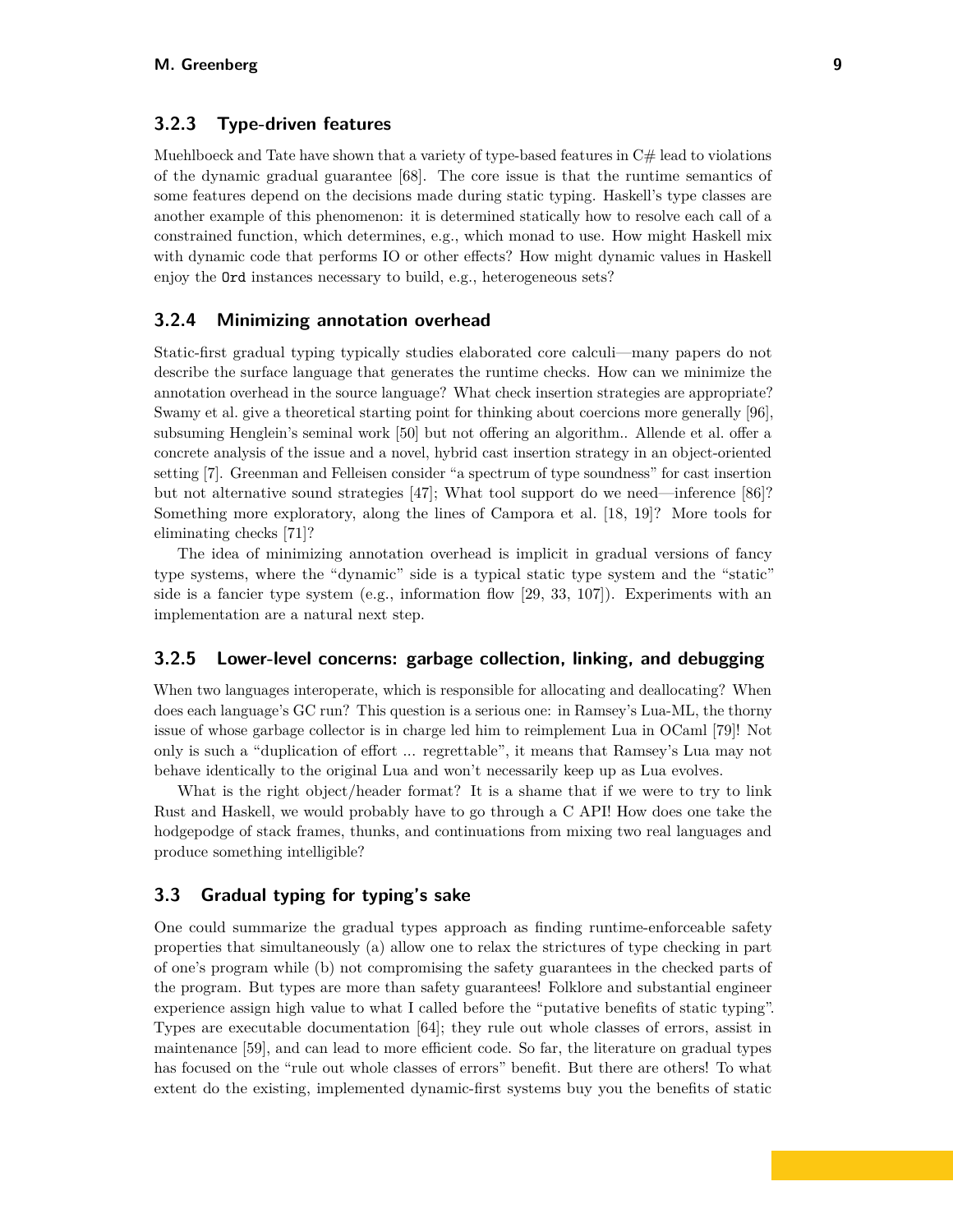typing? To what extent would implementations of theoretical, static-first systems buy you those same benefits?

For efficiency, it's a mixed bag. Typed Racket sometimes generates better code than one would get without the type systems [\[78\]](#page-17-12). But Typed Racket has a hard row to hoe: it lives within the strictures of Racket's dynamic-first world, where the primitives by default perform runtime checks. Typed Racket already adds its own checks at module boundaries; avoiding checks on internal uses of primitives takes both effort and care. Working in ActionScript, which has a less constrained runtime, Rastogi et al. find an average 1.6x improvement when using their type inference algorithm over partially annotated programs. Nom and Grift both show that gradual types can be implemented efficiently [\[68,](#page-16-4) [60\]](#page-16-5); while both can generate good static code, neither recovers global, type-based optimizations.

For maintenance, Typed Racket exhibits some of the desirable behaviors: on changing an algebraic datatype definition to include new possibilities, the type system can find functions that are now missing cases. But having the right features in the small and behaving correctly in the large are two different things. A ten-year retrospective on Typed Racket's "migratory typing" suggests that deeper study is required [\[105\]](#page-18-11).

# <span id="page-9-0"></span>**3.4 In which I am gravely mistaken**

"No, no," you say, "that's not right. We can already do all of this!" There has indeed been good progress towards meeting these challenges! I don't mean to diminish the substantial literature on these topics, but rather to help direct its aims. What do we have so far, and how close are we to meeting the challenges I've laid out?

# **3.4.1 Static languages can accommodate those idioms**

You can just *make* a datatype for JSON; OCaml already has S-expression support instead of the general dynamic type. Polymorphic variants offer some of the flexibility and reuse of dynamic types while also admitting a meaningful typing discipline [\[43\]](#page-15-13).

Standard examples like heterogeneous lists and maps are typeable using some of the fancier features of Haskell's type system [\[58,](#page-16-11) [57,](#page-16-12) [115\]](#page-19-8). Haskell has dependency, Data.Dynamic and Type.Reflection, and the Aeson library.

*Response:* Maybe the static world never really wanted to interoperate with dynamic types. But there are still challenges.

Type-based programming in Haskell is strong medicine, and every project has a limited complexity budget. Not everyone wants to spend their complexity budget on types, even if some claim (tongue in cheek) that Haskell is already gradually typed [\[31\]](#page-14-14). For example, the flatten function can be written in Haskell (Figure [3\)](#page-10-0), but it is somewhat less readable than its Racket counterpart. The definition itself is not so much longer than the Racket code, and the supporting functions could live in a library. One could presumably write a similar program in Scala using the Dynamic trait.

Or consider Yesod, a mature Haskell web application framework [\[92\]](#page-18-12). Yesod uses idioms like routing and middleware for specifying servers, as is common in dynamic web frameworks like ExpressJS [\[37\]](#page-15-14).

Yesod supports sessions directly, using cookies to allow a notion of continuity in stateless HTTP sessions. Yesod's sessions are implemented as maps from Text to ByteString. Could one build a version of Yesod that used Haskell's type system to guarantee that user information was available in the session map for stages of processing that needed it? Could we construct a gradual version of that system?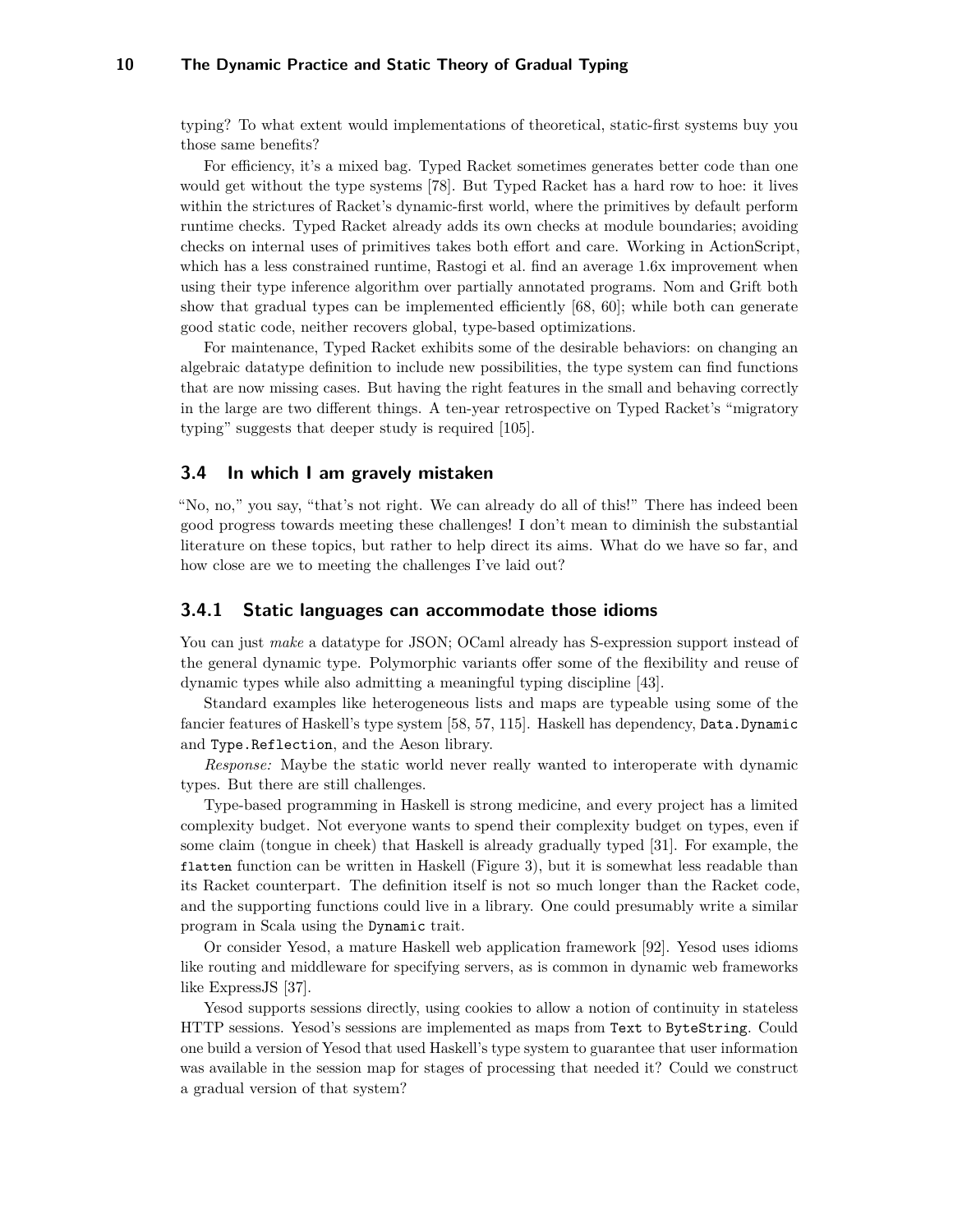```
1 { - # LANGUAGE
2 GADTs , TypeApplications , ScopedTypeVariables , ViewPatterns ,
3 PolyKinds , DataKinds
4 # -}
5 module Flatten where
6
7 import Data . Dynamic
8 import Type . Reflection
9
10 data MaybeMatch (a :: k1) (b :: k2) where
11 Match :: MaybeMatch a a
12 NoMatch :: MaybeMatch a b
13
14 isType :: forall a b . Typeable a = > TypeRep b -> MaybeMatch a b
15 isType ( eqTypeRep ( typeRep @a ) -> Just HRefl ) = Match
16 isType _ = NoMatch
17
18 smartToDyn :: TypeRep a -> a -> Dynamic
19 smartToDyn (isType @Dynamic \rightarrow Match) x = x20 smartToDyn rep x x = Dynamic rep x
21
22 flatten :: [Dynamic] -> [Dynamic]
23 flatten [] = []
24 flatten (dx@(Dynamic rep x):dxs) = x' ++ flatten dxs25 where
26 \times x' | App (isType \mathbb{C} [] -> Match) arg \leq rep
27 = flatten (map (smartToDyn arg) x)
28 | otherwise
29 = [dx]
```
**Figure 3** A version of flatten using Haskell's Dynamic type

### **3.4.2 We can use linking types**

Patterson and Ahmed's linking types solve this problem [\[76\]](#page-17-13).

*Response:* Let's implement it! Linking types have been successful for proving things about translations [\[15,](#page-13-14) [14\]](#page-13-15). Do they have any bearing on implementations? Work by Matthews et al. offers some gestures in this direction [\[63,](#page-16-8) [62\]](#page-16-7);

#### <span id="page-10-1"></span>**3.4.3 These ideas are already implemented**

Typed Racket, Gradualtalk, DRuby/rtc/Rubydust, Reticulated Python, Thorn, Nom and Grift are implementations  $[103, 5, 39, 8, 81, 112, 13, 68, 60]$  $[103, 5, 39, 8, 81, 112, 13, 68, 60]$  $[103, 5, 39, 8, 81, 112, 13, 68, 60]$  $[103, 5, 39, 8, 81, 112, 13, 68, 60]$  $[103, 5, 39, 8, 81, 112, 13, 68, 60]$  $[103, 5, 39, 8, 81, 112, 13, 68, 60]$  $[103, 5, 39, 8, 81, 112, 13, 68, 60]$  $[103, 5, 39, 8, 81, 112, 13, 68, 60]$  $[103, 5, 39, 8, 81, 112, 13, 68, 60]$  $[103, 5, 39, 8, 81, 112, 13, 68, 60]$  $[103, 5, 39, 8, 81, 112, 13, 68, 60]$  $[103, 5, 39, 8, 81, 112, 13, 68, 60]$  $[103, 5, 39, 8, 81, 112, 13, 68, 60]$  $[103, 5, 39, 8, 81, 112, 13, 68, 60]$  $[103, 5, 39, 8, 81, 112, 13, 68, 60]$  $[103, 5, 39, 8, 81, 112, 13, 68, 60]$  $[103, 5, 39, 8, 81, 112, 13, 68, 60]$ ; some theoretical work offers web interfaces for experimentation with their type theory [\[107\]](#page-18-8).

*Response:* Let's do more! Let's scale them to real, existing languages; let's implement the various challenge problems I've described.

GradualTalk, DRuby/Rubydust/rtc, Reticulated Python, and the various TypeScript dialects are all more or less in the dynamic-first lineage, since they are put on top of existing dynamic languages. While Reticulated Python is inspired by gradual typing, the transient checking strategy they invented for it only loosely corresponds to anything found in the static-first lineage [\[113\]](#page-19-3) (see Greenman and Felleisen [\[47\]](#page-15-12) and Greenman and Migeed [\[48\]](#page-15-15)).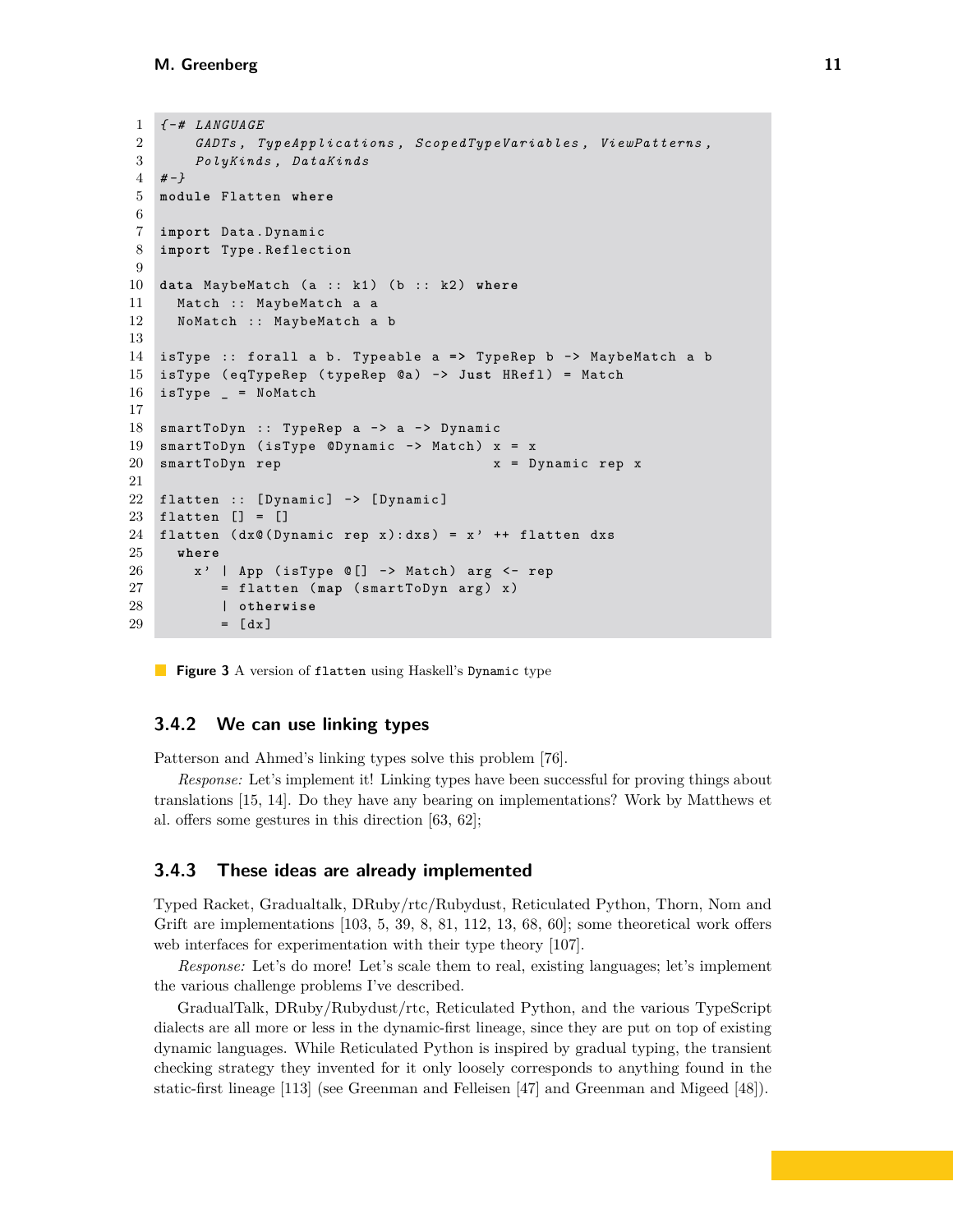```
1 let flatten ( Any -> [ ( Any \[ Any *])* ] )
2 | [] -> []
3 | (h,t) -> (flatten h)@(flatten t)
4 \mid x \mid - \rangle [x]
5
6 type Tree('a) = ('a\([Any*]) | [ (Tree('a))* ]7
8 let flattenTree ( (Tree('a)) -> ['a*] )
9 | [] -> []
10 | [h ; t] -> (flattenTree h)@(flattenTree t)
11 | x -> [x]
```
#### **Figure 4** Flatten in CDuce, with and without a custom type

Of course, there are exceptions.  $C#$  is an example of a statically typed language that added dynamic features; this effort doesn't seem particularly informed by gradual typing theory, but its dynamic language runtime draws on some of the challenges here as motivation, e.g., working with JSON and XML [\[65\]](#page-16-6).

Nick Benton showed how to use call/cc to get clean errors at the dynamic/static interface when mixing untyped and typed code [\[11\]](#page-13-10), but never scaled up to a real language. Similar embedding/projection pairs can be found in Yang's work, Benton's earlier work on embedding languages in ML, and Ramsey's Lua-ML [\[121,](#page-19-7) [10,](#page-13-9) [79\]](#page-17-11). The idea of embedding/projection pairs as a core idea in gradual types goes back at least to Henglein [\[51\]](#page-15-16), but has seen a resurgence in recent work by New et al. [\[69,](#page-16-13) [70\]](#page-16-14). Only Ramsey's work seems to have ever enjoyed a serious implementation; even so, it seems that the up-to-date Lua-OCaml interface is via a more conventional, ctypes-based API [\[30\]](#page-14-15). Gray et al.'s reflection-based approach offer a substantial interface between two very different languages (Java and Scheme) [\[44\]](#page-15-17). Their interface compiles the Java to Scheme, though, sidestepping the "two runtimes" issue in much the same way Ramsey does.

CDuce deserves particular attention, as its set-theoretic types allow for concise implementations of functions like flatten [\[12\]](#page-13-12). We can write two good implementations of flatten in CDuce (Figure [4\)](#page-11-0): the first version uses ordinary types, while the second uses a custom type definition to better characterize the list structure of the input. CDuce doesn't address issues of interoperation at all, but recent work has shown that CDuce's set-theoretic types are relevant to gradual typing [\[25\]](#page-14-8). How much of the reasoning done in dynamic languages can be done using set-theoretic types? What kinds of reasoning lie outside those types?

Various recent systems have moved beyond core calculi, studying surface syntax directly [\[120,](#page-19-9) [66,](#page-16-15) [24,](#page-14-7) [25\]](#page-14-8); why not try practical experiments?

# **3.4.4 That's not what gradual typing is about**

The dynamic and static ends of the gradual typing spectrum are relative. As Ron Garcia shows in his 2018 ICFP keynote, one could consider SML as a dynamic language in light of the static verification of partial pattern matches used in the datasort refinement system of Refined ML [\[38,](#page-15-18) [40\]](#page-15-11). Some of the gradual notions of, e.g., security typing [\[29,](#page-14-4) [33,](#page-14-5) [107\]](#page-18-8), have this flavor.

*Response:* The particular challenge problems may change, but a focus on implementations will help the community relate efforts in the world of gradual types and efforts outside.

Taking security typing as a concrete instance, there are already researchers working hard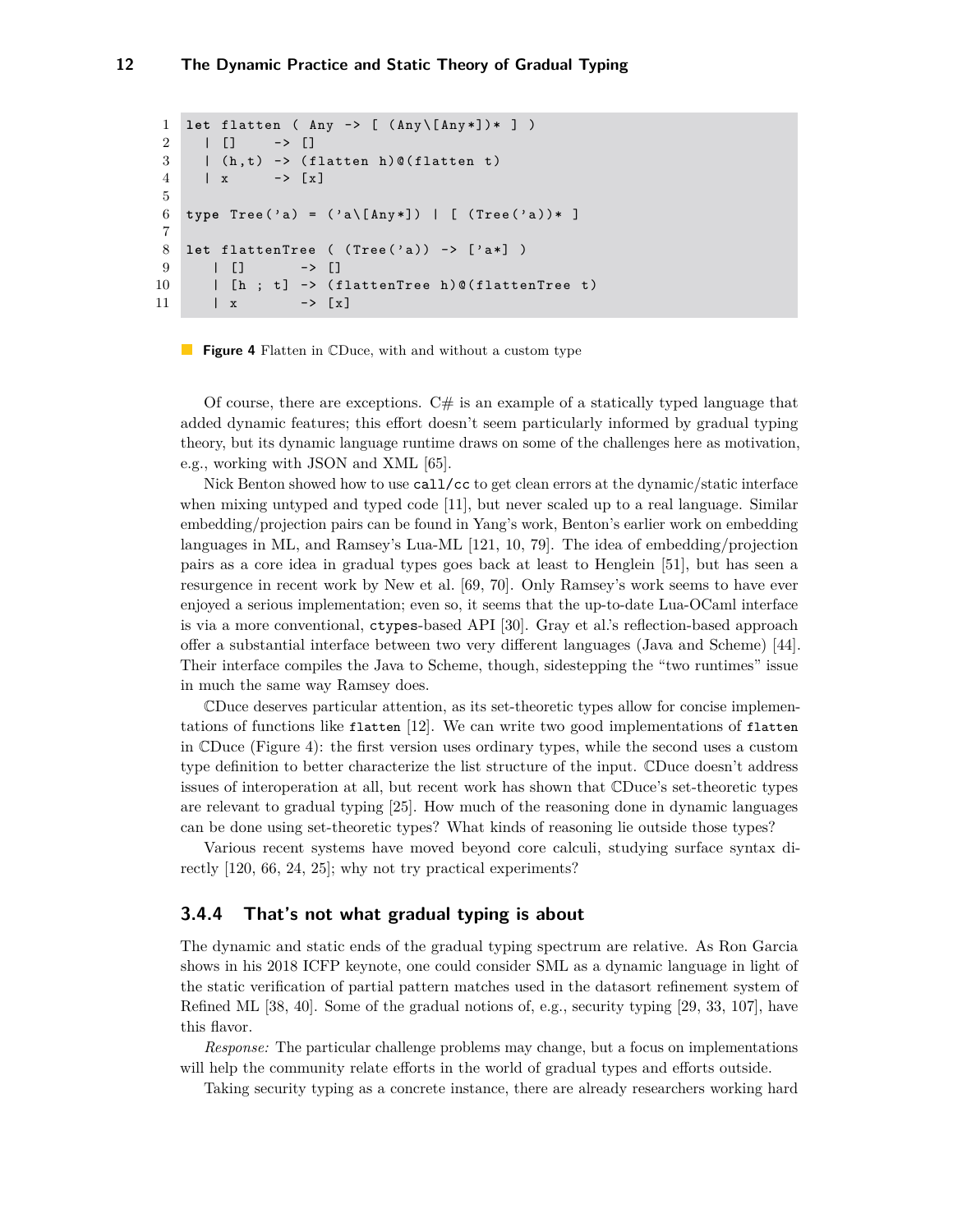on runtime enforcement mechanisms for information flow control [\[95,](#page-18-13) [54,](#page-15-19) [52,](#page-15-20) [94,](#page-18-14) [110\]](#page-19-10). While these systems generally don't support a notion of graduality, they *do* support important security properties overlooked in the gradual types approaches (for example, protection from side channels and termination sensitivity). It would be productive to hold a "Build It, Break It, Fix it" contest between gradual and conventional systems [\[83\]](#page-17-14). LIO's implementation has already been used to build systems of moderate size [\[75\]](#page-17-15); why not build a comparable system in a gradual security-typed language?

There has been some work on enforcing linearity at runtime, with ALMS being a realistic implementation [\[109\]](#page-19-11); Scherer et al.'s theory comes with a toy implementation [\[84\]](#page-17-16). To test these ideas, why not implement such a system for Rust, allowing runtime checking for affinity as an alternative to unsafe blocks?

Finally, the first question asked after Ron Garcia's keynote was, "I'd like to use 'dynamic' Haskell programs from Agda. What do I do about nontermination?" A good deal of work studies how to gracefully allow nontermination in languages with consistent logical interpretations of their types [\[116,](#page-19-12) [22,](#page-14-16) [74,](#page-16-16) [23,](#page-14-17) [97,](#page-18-15) [111,](#page-19-13) [28\]](#page-14-18). What might a 'gradual' system look like here? Does the AGT methodology help?

The gradual types approach is to find safety properties—i.e., runtime enforcement mechanisms—that are sufficient to guarantee the desirable properties of a given type system. Nguyen et al.'s runtime semantics for checking size-change termination is related: their runtime checks can be lifted to static ones via an analysis [\[72\]](#page-16-17). Their implementation isn't 'gradual', though, as there's no notion of 'mixed' dynamic and static checking.

More broadly, is 'graduality' even the right fit for thinking about nontermination? There is some recent evidence that the dynamic gradual guarantee—which some see as essential to gradual typing [\[70\]](#page-16-14)—is incompatible with various hyperproperties, like noninterference [\[107\]](#page-18-8) and parametricity [\[108\]](#page-19-5). Binary formulations of parametricity generalize unary formulations of termination arguments. Can a language satisfy the gradual guarantees but also preserve strong properties like logical consistency in mixed programs?

# **4 Conclusion**

I come to praise gradual types, not to bury them.

—with apologies to William Shakespeare

Gradual types is a thriving research area. Work is plentiful in both the implementationfocused dynamic-first lineage and the theoretically-focused static-first lineage. Our community has made good progress so far, and recent implementation efforts give me hope that the two lineages will enter into a more fruitful dialog. Significant challenges remain for both the theory and practice of gradual types; there are thorny practical questions that deserve immediate attention, as they will determine the direction of our efforts. Which programs do we want to write? How do theoretical models generalize to whole languages? What of the low-level concerns of interoperation, viz. the "two runtimes" problem?

Finally, perhaps I am wrong. Maybe the distinction between these lineages is a trivial one, and the theory is already applicable to practice. The best proof that the distinction I draw is trivial would be an interoperation layer for an existing language that follows existing theory directly, without any need to adapt to pre-existing conditions. I would welcome such proof, and I encourage the gradual types community to take advantage of this opportunity and implement their ideas.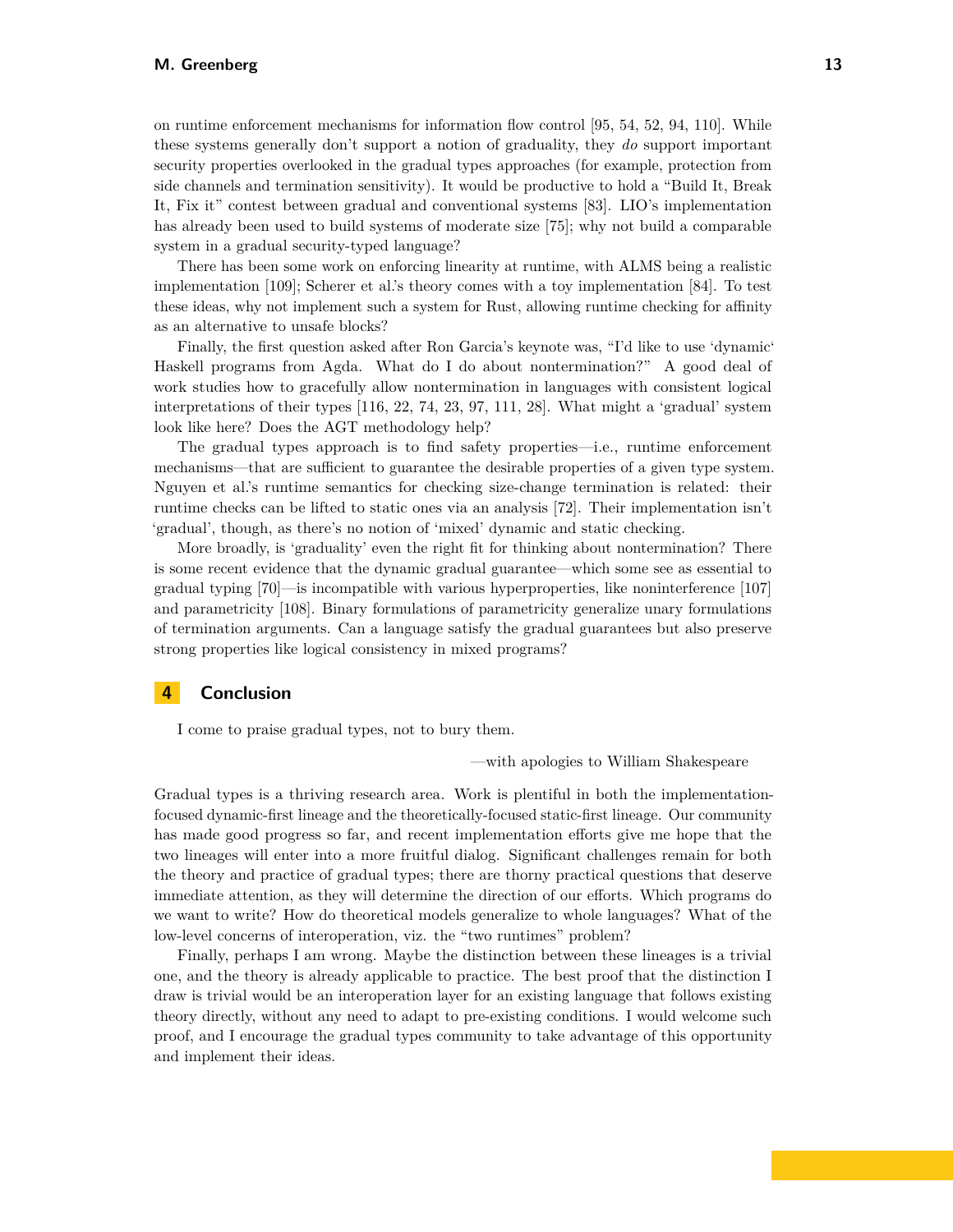#### **References**

- <span id="page-13-3"></span>**1** M. Abadi, L. Cardelli, B. Pierce, and G. Plotkin. Dynamic typing in a statically-typed language. In *Principles of Programming Languages (POPL)*, pages 213–227, New York, NY, USA, 1989. ACM. URL: <http://doi.acm.org/10.1145/75277.75296>, [doi:10.1145/75277.75296](http://dx.doi.org/10.1145/75277.75296).
- <span id="page-13-4"></span>**2** Amal Ahmed, Robert Bruce Findler, Jeremy G. Siek, and Philip Wadler. Blame for all. In *Principles of Programming Languages (POPL)*, pages 201–214, 2011. [doi:10.1145/1926385.](http://dx.doi.org/10.1145/1926385.1926409) [1926409](http://dx.doi.org/10.1145/1926385.1926409).
- <span id="page-13-5"></span>**3** Amal Ahmed, Dustin Jamner, Jeremy G. Siek, and Philip Wadler. Theorems for free for free: parametricity, with and without types. *PACMPL*, 1(ICFP):39:1–39:28, 2017. [doi:](http://dx.doi.org/10.1145/3110283) [10.1145/3110283](http://dx.doi.org/10.1145/3110283).
- <span id="page-13-2"></span>**4** Beatrice Åkerblom, Jonathan Stendahl, Mattias Tumlin, and Tobias Wrigstad. Tracing dynamic features in python programs. In *Working Conference on Mining Software Repositories (MSR)*, pages 292–295, New York, NY, USA, 2014. ACM. URL: [http://doi.acm.org/10.](http://doi.acm.org/10.1145/2597073.2597103) [1145/2597073.2597103](http://doi.acm.org/10.1145/2597073.2597103), [doi:10.1145/2597073.2597103](http://dx.doi.org/10.1145/2597073.2597103).
- <span id="page-13-1"></span>**5** Esteban Allende, Oscar Callaú, Johan Fabry, Éric Tanter, and Marcus Denker. Gradual typing for smalltalk. *Sci. Comput. Program.*, 96(P1):52–69, December 2014. URL: [http:](http://dx.doi.org/10.1016/j.scico.2013.06.006) [//dx.doi.org/10.1016/j.scico.2013.06.006](http://dx.doi.org/10.1016/j.scico.2013.06.006), [doi:10.1016/j.scico.2013.06.006](http://dx.doi.org/10.1016/j.scico.2013.06.006).
- <span id="page-13-7"></span>**6** Esteban Allende, Johan Fabry, Ronald Garcia, and Éric Tanter. Confined gradual typing. In *Object Oriented Programming Systems Languages and Applications (OOPSLA)*, pages 251–270, 2014. [doi:10.1145/2660193.2660222](http://dx.doi.org/10.1145/2660193.2660222).
- <span id="page-13-13"></span>**7** Esteban Allende, Johan Fabry, and Éric Tanter. Cast insertion strategies for graduallytyped objects. In *Dynamic Languages Symposium (DLS)*, pages 27–36, New York, NY, USA, 2013. ACM. URL: <http://doi.acm.org/10.1145/2508168.2508171>, [doi:10.1145/2508168.](http://dx.doi.org/10.1145/2508168.2508171) [2508171](http://dx.doi.org/10.1145/2508168.2508171).
- <span id="page-13-0"></span>**8** David An, Avik Chaudhuri, Jeffrey Foster, and Michael Hicks. Dynamic inference of static types for ruby. In *Principles of Programming Languages (POPL)*, pages 459–472. ACM, 2011.
- <span id="page-13-6"></span>**9** Felipe Bañados Schwerter, Ronald Garcia, and Éric Tanter. A theory of gradual effect systems. In *International Conference on Functional Programming (ICFP)*, pages 283–295, New York, NY, USA, 2014. ACM. URL: <http://doi.acm.org/10.1145/2628136.2628149>, [doi:10.1145/2628136.2628149](http://dx.doi.org/10.1145/2628136.2628149).
- <span id="page-13-9"></span>**10** Nick Benton. Embedded interpreters. *J. Funct. Program.*, 15(4):503–542, July 2005. URL: <http://dx.doi.org/10.1017/S0956796804005398>, [doi:10.1017/S0956796804005398](http://dx.doi.org/10.1017/S0956796804005398).
- <span id="page-13-10"></span>**11** Nick Benton. Undoing dynamic typing (declarative pearl). In Jacques Garrigue and Manuel V. Hermenegildo, editors, *Functional and Logic Programming*, pages 224–238, Berlin, Heidelberg, 2008. Springer Berlin Heidelberg.
- <span id="page-13-12"></span>**12** Véronique Benzaken, Giuseppe Castagna, and Alain Frisch. CDuce: an XML-centric generalpurpose language. In *International Conference on Functional Programming (ICFP)*, pages 51–63. ACM, 2003. [doi:10.1145/944705.944711](http://dx.doi.org/10.1145/944705.944711).
- <span id="page-13-8"></span>**13** Bard Bloom, John Field, Nathaniel Nystrom, Johan Östlund, Gregor Richards, Rok Strnisa, Jan Vitek, and Tobias Wrigstad. Thorn: robust, concurrent, extensible scripting on the JVM. In *Object Oriented Programming Systems Languages and Applications (OOPSLA)*, pages 117–136, 2009. [doi:10.1145/1640089.1640098](http://dx.doi.org/10.1145/1640089.1640098).
- <span id="page-13-15"></span>**14** William J. Bowman and Amal Ahmed. Typed closure conversion for the calculus of constructions. In *Programming Language Design and Implementation (PLDI)*, pages 797–811, New York, NY, USA, 2018. ACM. URL: <http://doi.acm.org/10.1145/3192366.3192372>, [doi:10.1145/3192366.3192372](http://dx.doi.org/10.1145/3192366.3192372).
- <span id="page-13-14"></span>**15** William J. Bowman, Youyou Cong, Nick Rioux, and Amal Ahmed. Type-preserving cps translation of Σ and Π types is not not possible. *Proc. ACM Program. Lang.*, 2(POPL):22:1– 22:33, December 2017. URL: <http://doi.acm.org/10.1145/3158110>, [doi:10.1145/3158110](http://dx.doi.org/10.1145/3158110).
- <span id="page-13-11"></span>**16** John Boyland. The problem of structural type tests in a gradual-typed language. In *FOOL*, 2014.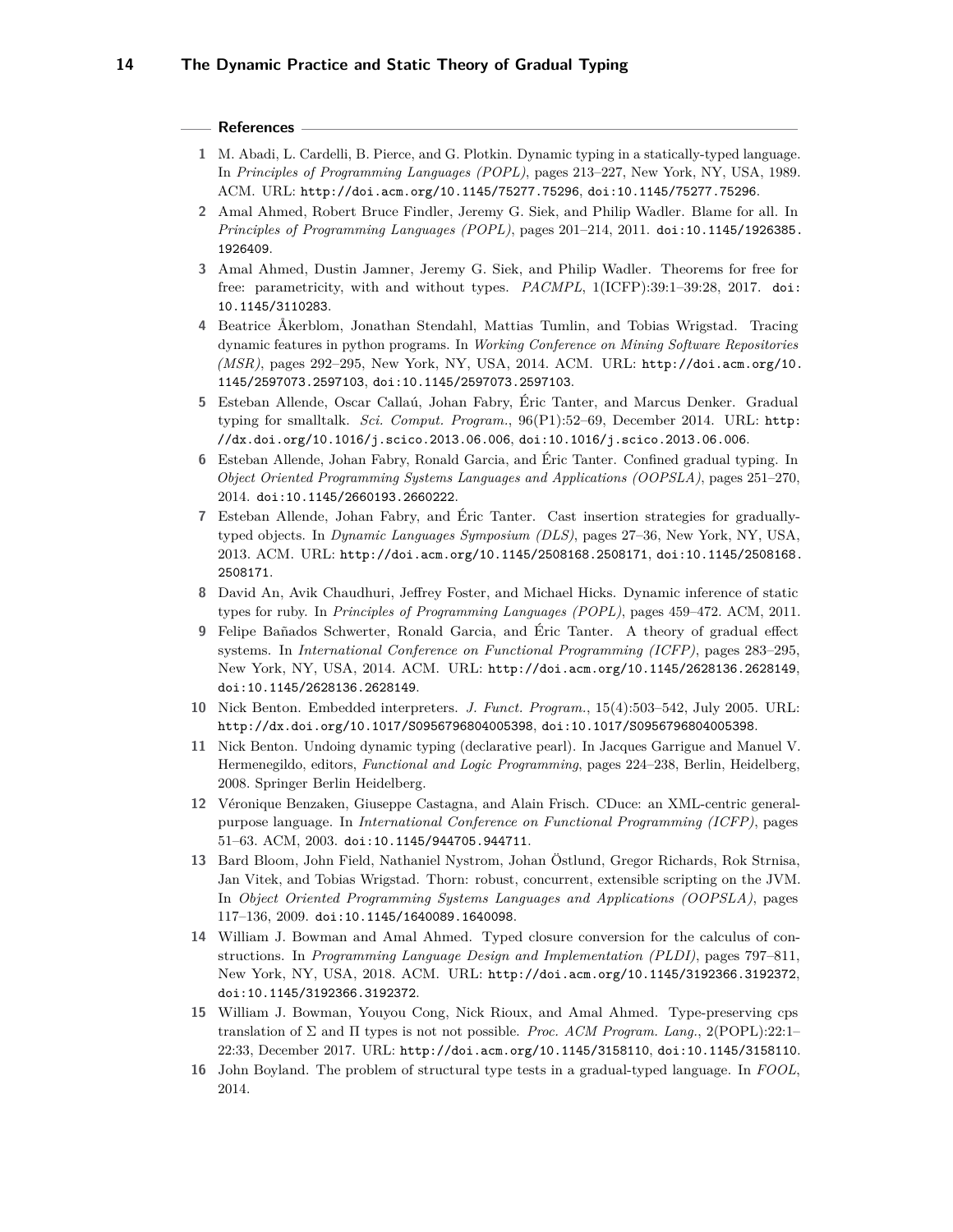# **M. Greenberg 15**

- <span id="page-14-2"></span>**17** Gilad Bracha. Pluggable type systems, October 2004. URL: [http://bracha.org/](http://bracha.org/pluggableTypesPosition.pdf) [pluggableTypesPosition.pdf](http://bracha.org/pluggableTypesPosition.pdf).
- <span id="page-14-12"></span>**18** John Peter Campora, Sheng Chen, Martin Erwig, and Eric Walkingshaw. Migrating gradual types. *Proc. ACM Program. Lang.*, 2(POPL):15:1–15:29, December 2017. URL: [http://doi.](http://doi.acm.org/10.1145/3158103) [acm.org/10.1145/3158103](http://doi.acm.org/10.1145/3158103), [doi:10.1145/3158103](http://dx.doi.org/10.1145/3158103).
- <span id="page-14-13"></span>**19** John Peter Campora, Sheng Chen, and Eric Walkingshaw. Casts and costs: Harmonizing safety and performance in gradual typing. *Proc. ACM Program. Lang.*, 2(ICFP):98:1–98:30, July 2018. URL: <http://doi.acm.org/10.1145/3236793>, [doi:10.1145/3236793](http://dx.doi.org/10.1145/3236793).
- <span id="page-14-1"></span>**20** Robert Cartwright. User-defined data types as an aid to verifying lisp programs. In *ICALP*, 1976.
- <span id="page-14-3"></span>**21** Robert Cartwright and Mike Fagan. Soft typing. In *Programming Language Design and Implementation (PLDI)*, pages 278–292, New York, NY, USA, 1991. ACM. URL: [http:](http://doi.acm.org/10.1145/113445.113469) [//doi.acm.org/10.1145/113445.113469](http://doi.acm.org/10.1145/113445.113469), [doi:10.1145/113445.113469](http://dx.doi.org/10.1145/113445.113469).
- <span id="page-14-16"></span>**22** Chris Casinghino, Vilhelm Sjöberg, and Stephanie Weirich. Step-indexed normalization for a language with general recursion. In *MSFP*, volume 76, pages 25–39, 2012.
- <span id="page-14-17"></span>**23** Chris Casinghino, Vilhelm Sjöberg, and Stephanie Weirich. Combining proofs and programs in a dependently typed language. In *Principles of Programming Languages (POPL)*, pages 33–46. ACM, 2014.
- <span id="page-14-7"></span>**24** Giuseppe Castagna and Victor Lanvin. Gradual typing with union and intersection types. *Proc. ACM Program. Lang.*, 1(ICFP):41:1–41:28, August 2017. URL: [http://doi.acm.org/](http://doi.acm.org/10.1145/3110285) [10.1145/3110285](http://doi.acm.org/10.1145/3110285), [doi:10.1145/3110285](http://dx.doi.org/10.1145/3110285).
- <span id="page-14-8"></span>**25** Giuseppe Castagna, Victor Lanvin, Tommaso Petrucciani, and Jeremy G. Siek. Gradual typing: A new perspective. *Proc. ACM Program. Lang.*, 3(POPL):16:1–16:32, January 2019. URL: <http://doi.acm.org/10.1145/3290329>, [doi:10.1145/3290329](http://dx.doi.org/10.1145/3290329).
- <span id="page-14-10"></span>**26** Adam Chlipala. Ur: Statically-typed metaprogramming with type-level record computation. In *Programming Language Design and Implementation (PLDI)*, pages 122–133, New York, NY, USA, 2010. ACM. URL: <http://doi.acm.org/10.1145/1806596.1806612>, [doi:10.1145/](http://dx.doi.org/10.1145/1806596.1806612) [1806596.1806612](http://dx.doi.org/10.1145/1806596.1806612).
- <span id="page-14-6"></span>**27** Matteo Cimini and Jeremy G. Siek. The gradualizer: a methodology and algorithm for generating gradual type systems. In *Principles of Programming Languages (POPL)*, pages 443–455, 2016. [doi:10.1145/2837614.2837632](http://dx.doi.org/10.1145/2837614.2837632).
- <span id="page-14-18"></span>**28** Pierre-Évariste Dagand, Nicolas Tabareau, and Éric Tanter. Foundations of dependent interoperability. *Journal of Functional Programming*, 28:e9, 2018. [doi:10.1017/S0956796818000011](http://dx.doi.org/10.1017/S0956796818000011).
- <span id="page-14-4"></span>**29** Tim Disney and Cormac Flanagan. Gradual information flow typing. In *Workshop on Script-to-Program Evolution (STOP)*, 2011.
- <span id="page-14-15"></span>**30** Paolo Donadeo. Lua-ocaml. URL: <https://pdonadeo.github.io/ocaml-lua/>.
- <span id="page-14-14"></span>**31** Richard Eisenberg. Haskell as a gradually typed dynamic language, January 2016. URL: [https://typesandkinds.wordpress.com/2016/01/22/](https://typesandkinds.wordpress.com/2016/01/22/haskell-as-a-gradually-typed-dynamic-language/) [haskell-as-a-gradually-typed-dynamic-language/](https://typesandkinds.wordpress.com/2016/01/22/haskell-as-a-gradually-typed-dynamic-language/).
- <span id="page-14-9"></span>**32** Mike Fagan. *Soft typing: An approach to type checking for dynamically typed languages*. PhD thesis, Rice University, 1991. URL: <https://scholarship.rice.edu/handle/1911/16439>.
- <span id="page-14-5"></span>**33** L. Fennell and P. Thiemann. Gradual security typing with references. In *Computer Security Foundations Symposium (CSF)*, pages 224–239, June 2013. [doi:10.1109/CSF.2013.22](http://dx.doi.org/10.1109/CSF.2013.22).
- <span id="page-14-0"></span>**34** Robert Bruce Findler and Matthias Felleisen. Contracts for higher-order functions. In *International Conference on Functional Programming (ICFP)*, pages 48–59, 2002. [doi:](http://dx.doi.org/10.1145/581478.581484) [10.1145/581478.581484](http://dx.doi.org/10.1145/581478.581484).
- <span id="page-14-11"></span>**35** Robert Bruce Findler, Shu-Yu Guo, and Anne Rogers. Lazy contract checking for immutable data structures. In Olaf Chitil, Zoltán Horváth, and Viktória Zsók, editors, *Implementation and Application of Functional Languages*, pages 111–128. Springer-Verlag, Berlin, Heidelberg, 2008. URL: [http://dx.doi.org/10.1007/978-3-540-85373-2\\_7](http://dx.doi.org/10.1007/978-3-540-85373-2_7), [doi:](http://dx.doi.org/10.1007/978-3-540-85373-2_7) [10.1007/978-3-540-85373-2\\_7](http://dx.doi.org/10.1007/978-3-540-85373-2_7).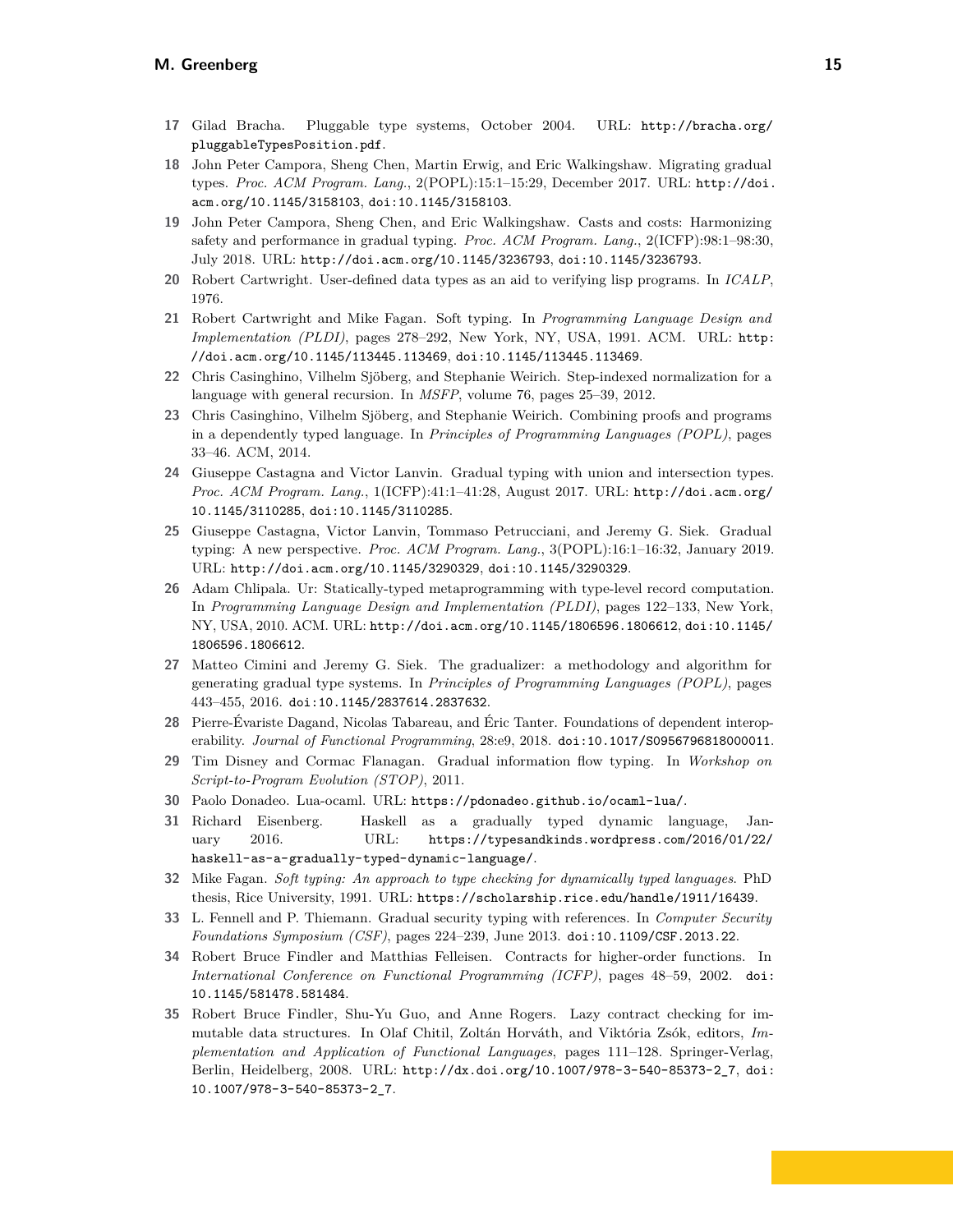- <span id="page-15-0"></span>**36** Cormac Flanagan. Hybrid type checking. In *Principles of Programming Languages (POPL)*, pages 245–256, 2006. [doi:10.1145/1111037.1111059](http://dx.doi.org/10.1145/1111037.1111059).
- <span id="page-15-14"></span>**37** The Node Foundation. Expressjs. URL: <https://expressjs.com/>.
- <span id="page-15-18"></span>**38** Tim Freeman and Frank Pfenning. Refinement types for ML. In *Programming Language Design and Implementation (PLDI)*, June 1991.
- <span id="page-15-4"></span>**39** Michael Furr, Jong-hoon (David) An, Jeffrey S. Foster, and Michael W. Hicks. Static type inference for ruby. In *Symposium on Applied Computing (SAC)*, pages 1859–1866, 2009. [doi:10.1145/1529282.1529700](http://dx.doi.org/10.1145/1529282.1529700).
- <span id="page-15-11"></span>**40** Ronald Garcia. Gradual typing (keynote), 2018. ICFP. URL: [https://www.youtube.com/](https://www.youtube.com/watch?v=fQRRxaWsuxI) [watch?v=fQRRxaWsuxI](https://www.youtube.com/watch?v=fQRRxaWsuxI).
- <span id="page-15-7"></span>**41** Ronald Garcia and Matteo Cimini. Principal type schemes for gradual programs. In *Principles of Programming Languages (POPL)*, pages 303–315, New York, NY, USA, 2015. ACM. URL: <http://doi.acm.org/10.1145/2676726.2676992>, [doi:10.1145/2676726.2676992](http://dx.doi.org/10.1145/2676726.2676992).
- <span id="page-15-9"></span>**42** Ronald Garcia, Alison M. Clark, and Éric Tanter. Abstracting gradual typing. In *Principles of Programming Languages (POPL)*, pages 429–442, 2016. [doi:10.1145/2837614.2837670](http://dx.doi.org/10.1145/2837614.2837670).
- <span id="page-15-13"></span>**43** Jacques Garrigue. Code reuse through polymorphic variants. In *FOSE*, 2000.
- <span id="page-15-17"></span>**44** Kathryn E. Gray, Robert Bruce Findler, and Matthew Flatt. Fine-grained interoperability through mirrors and contracts. In *Object Oriented Programming Systems Languages and Applications (OOPSLA)*, pages 231–245, New York, NY, USA, 2005. ACM. URL: [http:](http://doi.acm.org/10.1145/1094811.1094830) [//doi.acm.org/10.1145/1094811.1094830](http://doi.acm.org/10.1145/1094811.1094830), [doi:10.1145/1094811.1094830](http://dx.doi.org/10.1145/1094811.1094830).
- <span id="page-15-2"></span>**45** Michael Greenberg, Benjamin C. Pierce, and Stephanie Weirich. Contracts made manifest. In *Principles of Programming Languages (POPL)*, pages 353–364. ACM, 2010.
- <span id="page-15-3"></span>**46** Michael Greenberg, Benjamin C. Pierce, and Stephanie Weirich. Contracts made manifest. *J. Funct. Program.*, 22(3):225–274, 2012.
- <span id="page-15-12"></span>**47** Ben Greenman and Matthias Felleisen. A spectrum of type soundness and performance. *Proc. ACM Program. Lang.*, 2(ICFP):71:1–71:32, July 2018. URL: [http://doi.acm.org/10.1145/](http://doi.acm.org/10.1145/3236766) [3236766](http://doi.acm.org/10.1145/3236766), [doi:10.1145/3236766](http://dx.doi.org/10.1145/3236766).
- <span id="page-15-15"></span>**48** Ben Greenman and Zeina Migeed. On the cost of type-tag soundness. In *Partial Evaluation and Program Manipulation PEPM*, pages 30–39, 2018. [doi:https://doi.org/10.1145/3162066](http://dx.doi.org/https://doi.org/10.1145/3162066).
- <span id="page-15-1"></span>**49** Ben Greenman, Asumu Takikawa, Max S. New, Daniel Feltey, Robert Bruce Findler, Jan Vitek, and Matthias Felleisen. How to evaluate the performance of gradual type systems. *Journal of Functional Programming*, 29:e4, 2019. [doi:10.1017/S0956796818000217](http://dx.doi.org/10.1017/S0956796818000217).
- <span id="page-15-5"></span>**50** Fritz Henglein. Dynamic typing: Syntax and proof theory. In *European Symposium on Programming (ESOP)*, pages 197–230, Amsterdam, The Netherlands, The Netherlands, 1994. Elsevier Science Publishers B. V. URL: <http://dl.acm.org/citation.cfm?id=197475.190867>.
- <span id="page-15-16"></span>**51** Fritz Henglein. Dynamic typing: Syntax and proof theory. *Sci. Comput. Program.*, 22(3):197– 230, June 1994. URL: [http://dx.doi.org/10.1016/0167-6423\(94\)00004-2](http://dx.doi.org/10.1016/0167-6423(94)00004-2), [doi:10.1016/](http://dx.doi.org/10.1016/0167-6423(94)00004-2) [0167-6423\(94\)00004-2](http://dx.doi.org/10.1016/0167-6423(94)00004-2).
- <span id="page-15-20"></span>**52** Stefan Heule, Deian Stefan, Edward Z. Yang, John C. Mitchell, and Alejandro Russo. IFC inside: Retrofitting languages with dynamic information flow control. In *POST*, volume 9036, pages 11–31. Springer, 2015.
- <span id="page-15-10"></span>**53** David Van Horn, September 2018. URL: [https://twitter.com/lambda\\_calculus/status/](https://twitter.com/lambda_calculus/status/1039702266679369730) [1039702266679369730](https://twitter.com/lambda_calculus/status/1039702266679369730).
- <span id="page-15-19"></span>**54** Cătălin Hriţcu, Michael Greenberg, Ben Karel, Benjamin C. Pierce, and Greg Morrisett. All your IFCException are belong to us. In *Security and Privacy (SP)*, pages 3–17, 2013. I am deeply embarrassed by the title of this paper. [doi:10.1109/SP.2013.10](http://dx.doi.org/10.1109/SP.2013.10).
- <span id="page-15-8"></span>**55** Atsushi Igarashi, Peter Thiemann, Vasco T. Vasconcelos, and Philip Wadler. Gradual session types. *PACMPL*, 1(ICFP):38:1–38:28, 2017. [doi:10.1145/3110282](http://dx.doi.org/10.1145/3110282).
- <span id="page-15-6"></span>**56** Andrew M. Kent, David Kempe, and Sam Tobin-Hochstadt. Occurrence typing modulo theories. In *Programming Language Design and Implementation (PLDI)*, pages 296–309. ACM, 2016.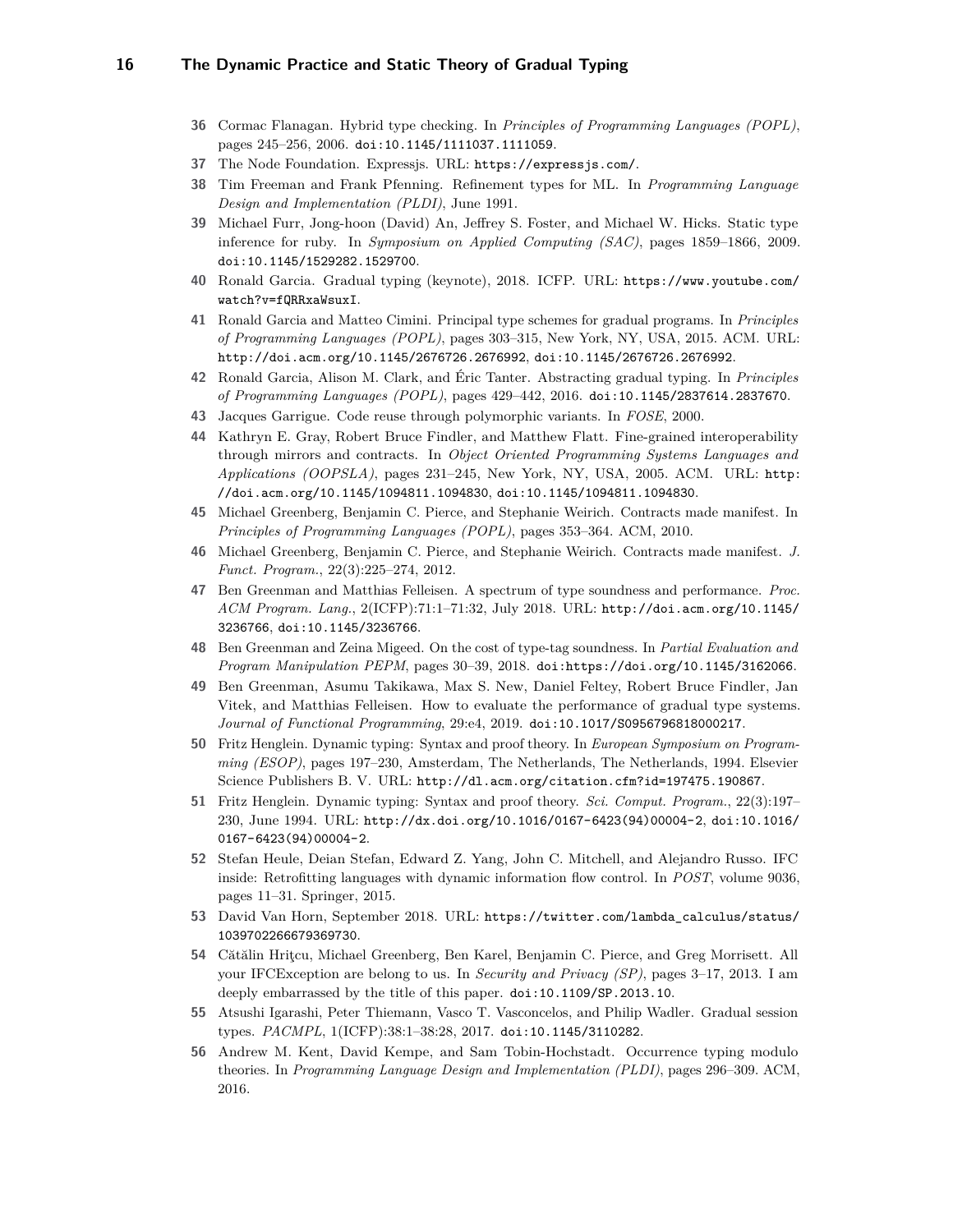- <span id="page-16-12"></span>**57** Oleg Kiselyov and Ralf Lämmel. Haskell's overlooked object system. *CoRR*, abs/cs/0509027, 2005.
- <span id="page-16-11"></span>**58** Oleg Kiselyov, Ralf Lämmel, and Keean Schupke. Strongly typed heterogeneous collections. In *ACM SIGPLAN Workshop on Haskell*, pages 96–107, New York, NY, USA, 2004. ACM. URL: <http://doi.acm.org/10.1145/1017472.1017488>, [doi:10.1145/1017472.1017488](http://dx.doi.org/10.1145/1017472.1017488).
- <span id="page-16-0"></span>**59** S. Kleinschmager, R. Robbes, A. Stefik, S. Hanenberg, and E. Tanter. Do static type systems improve the maintainability of software systems? an empirical study. In *IEEE International Conference on Program Comprehension (ICPC)*, pages 153–162, June 2012. [doi:10.1109/ICPC.2012.6240483](http://dx.doi.org/10.1109/ICPC.2012.6240483).
- <span id="page-16-5"></span>**60** Andre Kuhlenschmidt, Deyaaeldeen Almahallawi, and Jeremy G. Siek. Efficient gradual typing. In *Programming Language Design and Implementation (PLDI)*, 2019. To appear. URL: <http://arxiv.org/abs/1802.06375>.
- <span id="page-16-3"></span>**61** Nico Lehmann and Éric Tanter. Gradual refinement types. In *Principles of Programming Languages (POPL)*, pages 775–788, New York, NY, USA, 2017. ACM. URL: [http://doi.acm.](http://doi.acm.org/10.1145/3009837.3009856) [org/10.1145/3009837.3009856](http://doi.acm.org/10.1145/3009837.3009856), [doi:10.1145/3009837.3009856](http://dx.doi.org/10.1145/3009837.3009856).
- <span id="page-16-7"></span>**62** Jacob Matthews and Amal Ahmed. Parametric polymorphism through run-time sealing or, theorems for low, low prices! In *European Symposium on Programming (ESOP)*, pages 16–31, 2008. [doi:10.1007/978-3-540-78739-6\\\_2](http://dx.doi.org/10.1007/978-3-540-78739-6_2).
- <span id="page-16-8"></span>**63** Jacob Matthews and Robert Bruce Findler. Operational semantics for multi-language programs. *ACM Trans. Program. Lang. Syst.*, 31(3):12:1–12:44, 2009. [doi:10.1145/1498926.1498930](http://dx.doi.org/10.1145/1498926.1498930).
- <span id="page-16-1"></span>**64** Clemens Mayer, Stefan Hanenberg, Romain Robbes, Éric Tanter, and Andreas Stefik. An empirical study of the influence of static type systems on the usability of undocumented software. In *Object Oriented Programming Systems Languages and Applications (OOPSLA)*, pages 683–702, New York, NY, USA, 2012. ACM. URL: [http://doi.acm.org/10.1145/](http://doi.acm.org/10.1145/2384616.2384666) [2384616.2384666](http://doi.acm.org/10.1145/2384616.2384666), [doi:10.1145/2384616.2384666](http://dx.doi.org/10.1145/2384616.2384666).
- <span id="page-16-6"></span>**65** Microsoft. Dynamic language runtime overview. URL: [https://docs.microsoft.com/en-us/](https://docs.microsoft.com/en-us/dotnet/framework/reflection-and-codedom/dynamic-language-runtime-overview) [dotnet/framework/reflection-and-codedom/dynamic-language-runtime-overview](https://docs.microsoft.com/en-us/dotnet/framework/reflection-and-codedom/dynamic-language-runtime-overview).
- <span id="page-16-15"></span>**66** Yusuke Miyazaki, Taro Sekiyama, and Atsushi Igarashi. Dynamic type inference for gradual hindley–milner typing. *Proc. ACM Program. Lang.*, 3(POPL):18:1–18:29, January 2019. URL: <http://doi.acm.org/10.1145/3290331>, [doi:10.1145/3290331](http://dx.doi.org/10.1145/3290331).
- <span id="page-16-9"></span>**67** J. Garrett Morris and James McKinna. Abstracting extensible data types: Or, rows by any other name. *Proc. ACM Program. Lang.*, 3(POPL):12:1–12:28, January 2019. URL: <http://doi.acm.org/10.1145/3290325>, [doi:10.1145/3290325](http://dx.doi.org/10.1145/3290325).
- <span id="page-16-4"></span>**68** Fabian Muehlboeck and Ross Tate. Sound gradual typing is nominally alive and well. In *Object Oriented Programming Systems Languages and Applications (OOPSLA)*, New York, NY, USA, 2017. ACM. URL: <http://www.cs.cornell.edu/~ross/publications/nomalive/>, [doi:https://doi.org/10.1145/3133880](http://dx.doi.org/https://doi.org/10.1145/3133880).
- <span id="page-16-13"></span>**69** Max S. New and Amal Ahmed. Graduality from embedding-projection pairs. *PACMPL*, 2(ICFP):73:1–73:30, 2018.
- <span id="page-16-14"></span>**70** Max S. New, Daniel R. Licata, and Amal Ahmed. Gradual type theory. *PACMPL*, 3(POPL):15:1–15:31, 2019.
- <span id="page-16-10"></span>**71** Phuc C. Nguyen, Thomas Gilray, Sam Tobin-Hochstadt, and David Van Horn. Soft contract verification for higher-order stateful programs. *PACMPL*, 2(POPL):51:1–51:30, 2018. [doi:](http://dx.doi.org/10.1145/3158139) [10.1145/3158139](http://dx.doi.org/10.1145/3158139).
- <span id="page-16-17"></span>**72** Phuc C. Nguyen, Thomas Gilray, Sam Tobin-Hochstadt, and David Van Horn. Size-change termination as a contract. In *Programming Language Design and Implementation (PLDI)*, 2019. To appear. URL: <https://arxiv.org/abs/1808.02101>.
- <span id="page-16-2"></span>**73** Alberto Oliart. An algorithm for inferring quasi-static types. Technical Report 1994-013, Boston University, 1994. URL: [http://www.cs.bu.edu/techreports/pdf/](http://www.cs.bu.edu/techreports/pdf/1994-013-quasi-static-types.pdf) [1994-013-quasi-static-types.pdf](http://www.cs.bu.edu/techreports/pdf/1994-013-quasi-static-types.pdf).
- <span id="page-16-16"></span>**74** Peter-Michael Osera, Vilhelm Sjöberg, and Steve Zdancewic. Dependent interoperability. In *PLPV*, pages 3–14. ACM, 2012.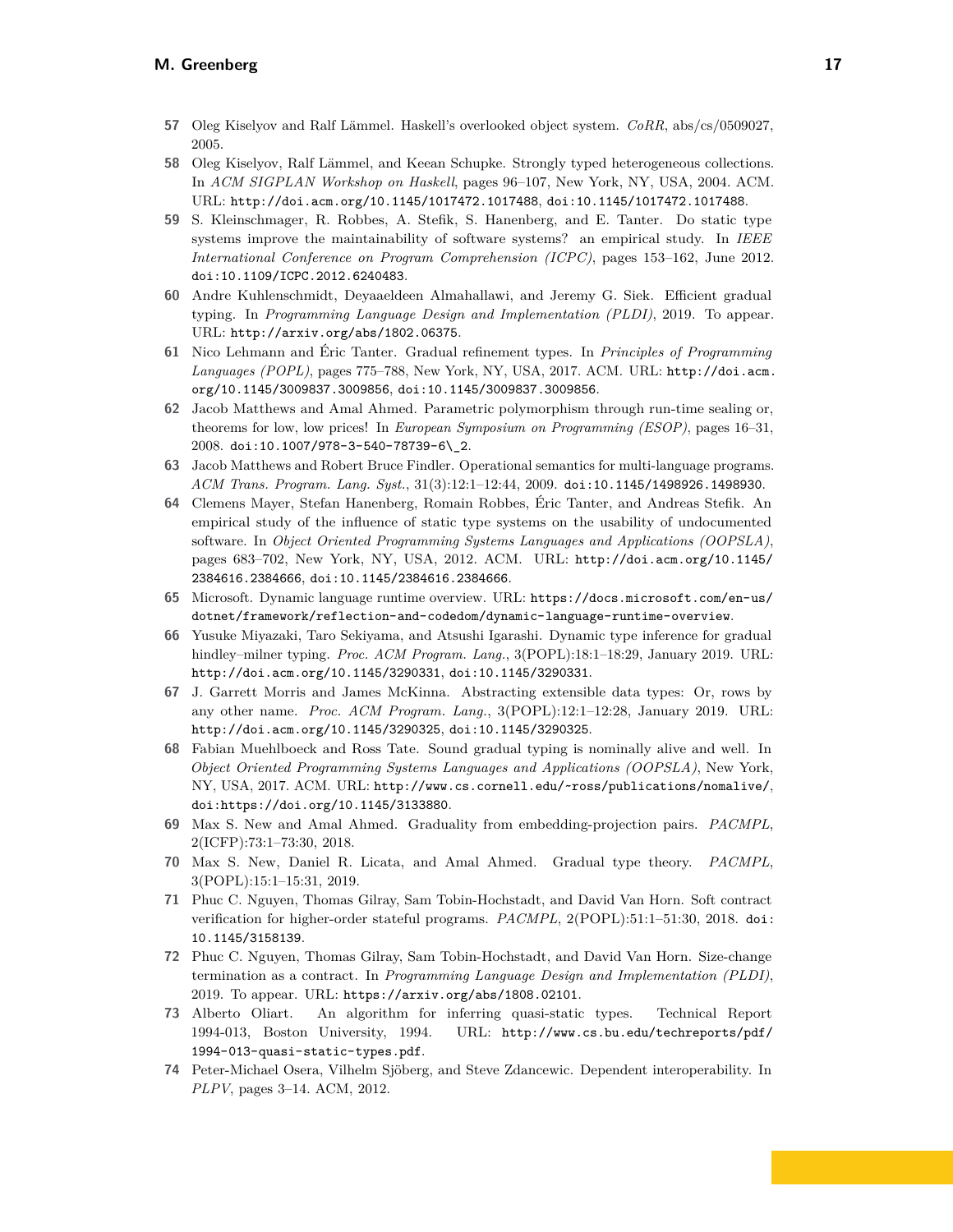- <span id="page-17-15"></span>**75** James Parker, Niki Vazou, and Michael Hicks. Lweb: Information flow security for multi-tier web applications. *Proc. ACM Program. Lang.*, 3(POPL):75:1–75:30, January 2019. URL: <http://doi.acm.org/10.1145/3290388>, [doi:10.1145/3290388](http://dx.doi.org/10.1145/3290388).
- <span id="page-17-13"></span>**76** Daniel Patterson and Amal Ahmed. Linking Types for Multi-Language Software: Have Your Cake and Eat It Too. In Benjamin S. Lerner, Rastislav Bodík, and Shriram Krishnamurthi, editors, *Summit on Advances in Programming Languages (SNAPL)*, volume 71, pages 12:1–12:15, Dagstuhl, Germany, 2017. Schloss Dagstuhl–Leibniz-Zentrum fuer Informatik. URL: [http:](http://drops.dagstuhl.de/opus/volltexte/2017/7125) [//drops.dagstuhl.de/opus/volltexte/2017/7125](http://drops.dagstuhl.de/opus/volltexte/2017/7125), [doi:10.4230/LIPIcs.SNAPL.2017.12](http://dx.doi.org/10.4230/LIPIcs.SNAPL.2017.12).
- <span id="page-17-9"></span>**77** PLT. URL: <https://docs.racket-lang.org/reference/strings.html>.
- <span id="page-17-12"></span>**78** PLT. URL: <https://docs.racket-lang.org/ts-guide/optimization.html>.
- <span id="page-17-11"></span>**79** Norman Ramsey. Embedding an interpreted language using higher-order functions and types. In *Workshop on Interpreters, Virtual Machines and Emulators (IVME)*, pages 6– 14, New York, NY, USA, 2003. ACM. URL: <http://doi.acm.org/10.1145/858570.858571>, [doi:10.1145/858570.858571](http://dx.doi.org/10.1145/858570.858571).
- <span id="page-17-2"></span>**80** Aseem Rastogi, Nikhil Swamy, Cédric Fournet, Gavin M. Bierman, and Panagiotis Vekris. Safe & efficient gradual typing for typescript. In *Principles of Programming Languages (POPL)*, pages 167–180, 2015. [doi:10.1145/2676726.2676971](http://dx.doi.org/10.1145/2676726.2676971).
- <span id="page-17-1"></span>**81** Brianna M. Ren, John Toman, T. Stephen Strickland, and Jeffrey S. Foster. The ruby type checker. In *Symposium on Applied Computing (SAC)*, pages 1565–1572, 2013. [doi:](http://dx.doi.org/10.1145/2480362.2480655) [10.1145/2480362.2480655](http://dx.doi.org/10.1145/2480362.2480655).
- <span id="page-17-3"></span>**82** Gregor Richards, Christian Hammer, Brian Burg, and Jan Vitek. The eval that men do. In Mira Mezini, editor, *European Conference on Object-Oriented Programming (ECOOP)*, pages 52–78, Berlin, Heidelberg, 2011. Springer Berlin Heidelberg.
- <span id="page-17-14"></span>**83** Andrew Ruef, Michael Hicks, James Parker, Dave Levin, Michelle L. Mazurek, and Piotr Mardziel. Build it, break it, fix it: Contesting secure development. In *Computer and Communications Security (CCS)*, pages 690–703, New York, NY, USA, 2016. ACM. URL: <http://doi.acm.org/10.1145/2976749.2978382>, [doi:10.1145/2976749.2978382](http://dx.doi.org/10.1145/2976749.2978382).
- <span id="page-17-16"></span>**84** Gabriel Scherer, Max New, Nick Rioux, and Amal Ahmed. Fabous interoperability for ml and a linear language. In Christel Baier and Ugo Dal Lago, editors, *Foundations of Software Science and Computation Structures (FoSSaCS)*, pages 146–162, Cham, 2018. Springer International Publishing.
- <span id="page-17-6"></span>**85** Ilya Sergey and Dave Clarke. Gradual ownership types. In *European Symposium on Programming (ESOP)*, pages 579–599, Berlin, Heidelberg, 2012. Springer-Verlag. URL: [http:](http://dx.doi.org/10.1007/978-3-642-28869-2_29) [//dx.doi.org/10.1007/978-3-642-28869-2\\_29](http://dx.doi.org/10.1007/978-3-642-28869-2_29), [doi:10.1007/978-3-642-28869-2\\_29](http://dx.doi.org/10.1007/978-3-642-28869-2_29).
- <span id="page-17-10"></span>**86** Uri Shaked. Typewiz, 2019. URL: <https://github.com/urish/typewiz>.
- <span id="page-17-0"></span>**87** Jeremy G. Siek and Walid Taha. Gradual typing for functional languages. In *Scheme and Functional Programming Workshop*, pages 81–92, 2006.
- <span id="page-17-5"></span>**88** Jeremy G. Siek and Walid Taha. Gradual typing for objects. In *European Conference on Object-Oriented Programming (ECOOP)*, pages 2–27, 2007. [doi:10.1007/978-3-540-73589-2\\\_2](http://dx.doi.org/10.1007/978-3-540-73589-2_2).
- <span id="page-17-7"></span>**89** Jeremy G. Siek and Sam Tobin-Hochstadt. The recursive union of some gradual types. In *A List of Successes That Can Change the World - Essays Dedicated to Philip Wadler on the Occasion of His 60th Birthday*, pages 388–410, 2016. [doi:10.1007/978-3-319-30936-1\\\_21](http://dx.doi.org/10.1007/978-3-319-30936-1_21).
- <span id="page-17-4"></span>**90** Jeremy G. Siek, Michael M. Vitousek, Matteo Cimini, and John Tang Boyland. Refined Criteria for Gradual Typing. In Thomas Ball, Rastislav Bodik, Shriram Krishnamurthi, Benjamin S. Lerner, and Greg Morrisett, editors, *Summit on Advances in Programming Languages (SNAPL)*, volume 32, pages 274–293, Dagstuhl, Germany, 2015. Schloss Dagstuhl– Leibniz-Zentrum fuer Informatik. URL: [http://drops.dagstuhl.de/opus/volltexte/2015/](http://drops.dagstuhl.de/opus/volltexte/2015/5031) [5031](http://drops.dagstuhl.de/opus/volltexte/2015/5031), [doi:10.4230/LIPIcs.SNAPL.2015.274](http://dx.doi.org/10.4230/LIPIcs.SNAPL.2015.274).
- <span id="page-17-8"></span>**91** Jeremy G. Siek, Michael M. Vitousek, Matteo Cimini, Sam Tobin-Hochstadt, and Ronald Garcia. Monotonic references for efficient gradual typing. In Jan Vitek, editor, *European Symposium on Programming (ESOP)*, pages 432–456, Berlin, Heidelberg, 2015. Springer Berlin Heidelberg.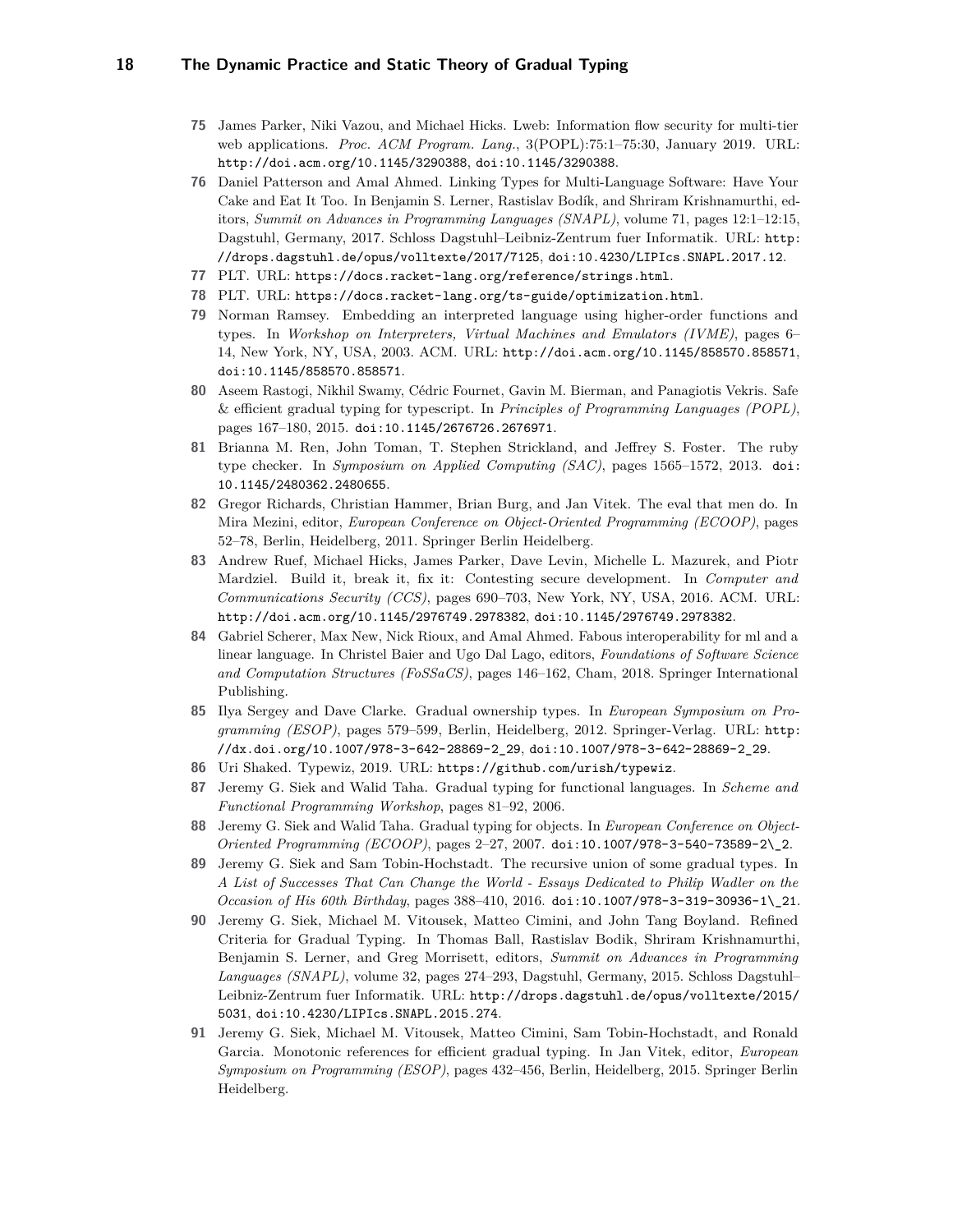- <span id="page-18-12"></span>**92** Michael Snoyman et al. Yesod. URL: <https://www.yesodweb.com/>.
- <span id="page-18-9"></span>**93** Vincent St-Amour, Sam Tobin-Hochstadt, Matthew Flatt, and Matthias Felleisen. Typing the numeric tower. In *Practical Aspects of Declarative Languages (PADL)*, pages 289–303, 2012. [doi:10.1007/978-3-642-27694-1\\\_21](http://dx.doi.org/10.1007/978-3-642-27694-1_21).
- <span id="page-18-14"></span>**94** Deian Stefan, David Mazières, John C. Mitchell, and Alejandro Russo. Flexible dynamic information flow control in the presence of exceptions. *J. Funct. Program.*, 27:e5, 2017.
- <span id="page-18-13"></span>**95** Deian Stefan, Alejandro Russo, John Mitchell, and David Maziéres. Flexible dynamic information flow control in haskell. In *Haskell Symposium*, 2011.
- <span id="page-18-10"></span>**96** Nikhil Swamy, Michael Hicks, and Gavin M. Bierman. A theory of typed coercions and its applications. In *International Conference on Functional Programming (ICFP)*, pages 329–340, New York, NY, USA, 2009. ACM. URL: <http://doi.acm.org/10.1145/1596550.1596598>, [doi:10.1145/1596550.1596598](http://dx.doi.org/10.1145/1596550.1596598).
- <span id="page-18-15"></span>**97** Nikhil Swamy, Cătălin Hriţcu, Chantal Keller, Aseem Rastogi, Antoine Delignat-Lavaud, Simon Forest, Karthikeyan Bhargavan, Cédric Fournet, Pierre-Yves Strub, Markulf Kohlweiss, Jean-Karim Zinzindohoue, and Santiago Zanella-Béguelin. Dependent types and multi-monadic effects in f\*. In *Principles of Programming Languages (POPL)*, pages 256–270, New York, NY, USA, 2016. ACM. URL: <http://doi.acm.org/10.1145/2837614.2837655>, [doi:10.1145/](http://dx.doi.org/10.1145/2837614.2837655) [2837614.2837655](http://dx.doi.org/10.1145/2837614.2837655).
- <span id="page-18-2"></span>**98** Asumu Takikawa, Daniel Feltey, Ben Greenman, Max S. New, Jan Vitek, and Matthias Felleisen. Position paper: Performance evaluation for gradual typing. In *Workshop on Scriptto-Program Evolution (STOP)*, New York, NY, USA, 2015. ACM. URL: [http://www.ccs.neu.](http://www.ccs.neu.edu/home/types/publications/pe4gt/pe4gt.pdf) [edu/home/types/publications/pe4gt/pe4gt.pdf](http://www.ccs.neu.edu/home/types/publications/pe4gt/pe4gt.pdf).
- <span id="page-18-6"></span>**99** Asumu Takikawa, T. Stephen Strickland, Christos Dimoulas, Sam Tobin-Hochstadt, and Matthias Felleisen. Gradual typing for first-class classes. In *Object Oriented Programming Systems Languages and Applications (OOPSLA)*, pages 793–810, 2012. [doi:10.1145/2384616.](http://dx.doi.org/10.1145/2384616.2384674) [2384674](http://dx.doi.org/10.1145/2384616.2384674).
- <span id="page-18-4"></span>**100** Satish R. Thatte. Quasi-static typing. In *Principles of Programming Languages (POPL)*, pages 367–381, 1990. [doi:10.1145/96709.96747](http://dx.doi.org/10.1145/96709.96747).
- <span id="page-18-1"></span>**101** Sam Tobin-Hochstadt, September 2018. URL: [https://twitter.com/samth/status/](https://twitter.com/samth/status/1039707471290478595) [1039707471290478595](https://twitter.com/samth/status/1039707471290478595).
- <span id="page-18-0"></span>**102** Sam Tobin-Hochstadt and Matthias Felleisen. Interlanguage migration: from scripts to programs. In *Object Oriented Programming Systems Languages and Applications (OOPSLA)*, pages 964–974, 2006. [doi:10.1145/1176617.1176755](http://dx.doi.org/10.1145/1176617.1176755).
- <span id="page-18-3"></span>**103** Sam Tobin-Hochstadt and Matthias Felleisen. The design and implementation of typed scheme. In *Principles of Programming Languages (POPL)*, pages 395–406, New York, NY, USA, 2008. ACM. URL: <http://doi.acm.org/10.1145/1328438.1328486>, [doi:10.1145/1328438.](http://dx.doi.org/10.1145/1328438.1328486) [1328486](http://dx.doi.org/10.1145/1328438.1328486).
- <span id="page-18-5"></span>**104** Sam Tobin-Hochstadt and Matthias Felleisen. Logical types for untyped languages. In *International Conference on Functional Programming (ICFP)*, pages 117–128. ACM, 2010.
- <span id="page-18-11"></span>**105** Sam Tobin-Hochstadt, Matthias Felleisen, Robert Findler, Matthew Flatt, Ben Greenman, Andrew M. Kent, Vincent St-Amour, T. Stephen Strickland, and Asumu Takikawa. Migratory Typing: Ten Years Later. In Benjamin S. Lerner, Rastislav Bodík, and Shriram Krishnamurthi, editors, *Summit on Advances in Programming Languages (SNAPL)*, volume 71, pages 17:1–17:17, Dagstuhl, Germany, 2017. Schloss Dagstuhl–Leibniz-Zentrum fuer Informatik. URL: [http:](http://drops.dagstuhl.de/opus/volltexte/2017/7120) [//drops.dagstuhl.de/opus/volltexte/2017/7120](http://drops.dagstuhl.de/opus/volltexte/2017/7120), [doi:10.4230/LIPIcs.SNAPL.2017.17](http://dx.doi.org/10.4230/LIPIcs.SNAPL.2017.17).
- <span id="page-18-7"></span>**106** Sam Tobin-Hochstadt and Robert Bruce Findler. Cycles without pollution: A gradual typing poem. In *Workshop on Script to Program Evolution (STOP)*, pages 47–57, New York, NY, USA, 2009. ACM. URL: <http://doi.acm.org/10.1145/1570506.1570512>, [doi:](http://dx.doi.org/10.1145/1570506.1570512) [10.1145/1570506.1570512](http://dx.doi.org/10.1145/1570506.1570512).
- <span id="page-18-8"></span>**107** Matías Toro, Ronald Garcia, and Éric Tanter. Type-driven gradual security with references. *ACM Trans. Program. Lang. Syst.*, 40(4):16:1–16:55, 2018. URL: [https://dl.acm.org/](https://dl.acm.org/citation.cfm?id=3229061) [citation.cfm?id=3229061](https://dl.acm.org/citation.cfm?id=3229061).